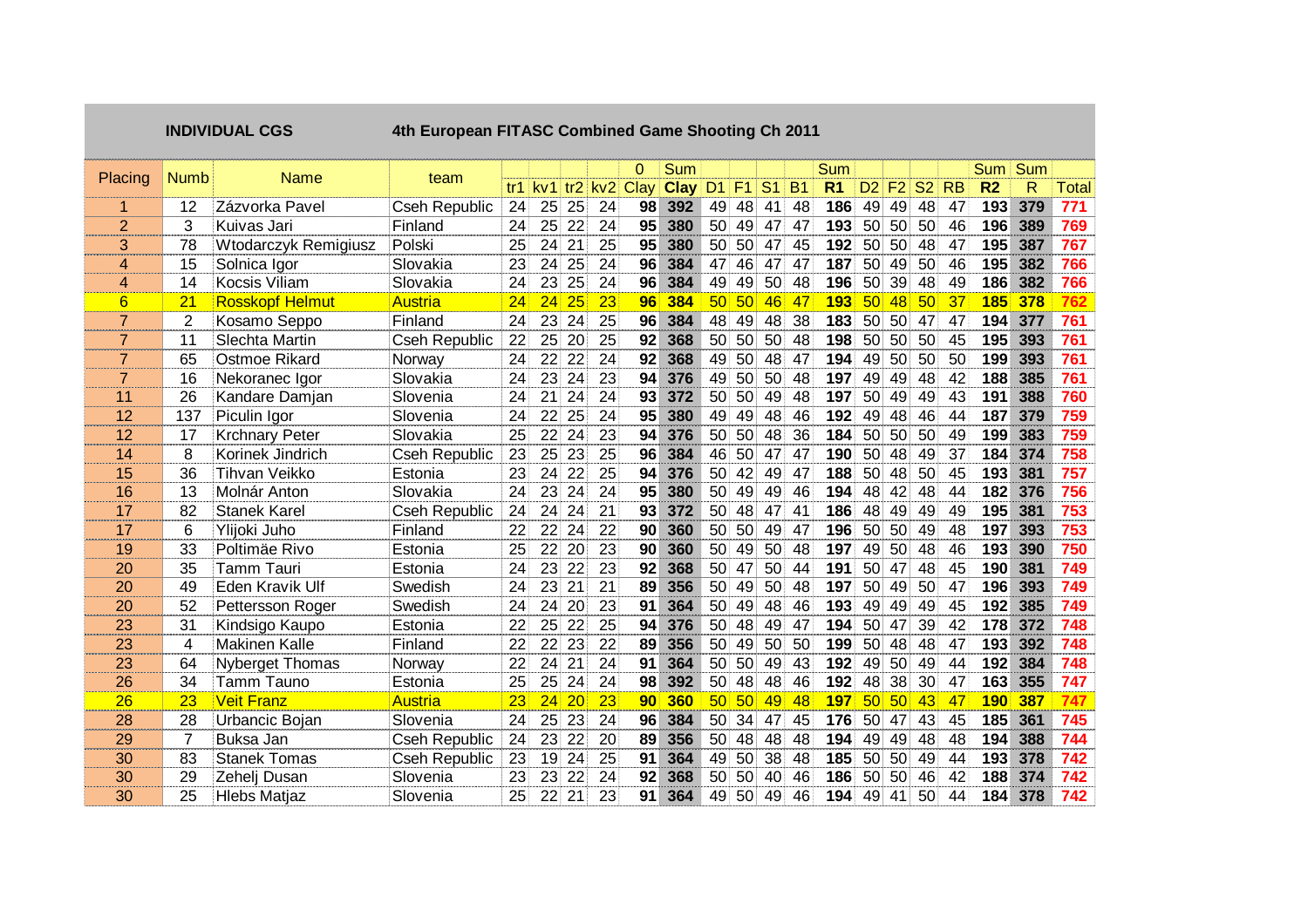| 33 | 84  | Bastl Vaclav                | <b>Cseh Republic</b> | 25.             | 20 23                 | 25.                                | 93 372                 |                 | 48 50 45        | 37.                          | 180              |                    | 50 50 45              | 44.             | 1891             | 369            | 741 |
|----|-----|-----------------------------|----------------------|-----------------|-----------------------|------------------------------------|------------------------|-----------------|-----------------|------------------------------|------------------|--------------------|-----------------------|-----------------|------------------|----------------|-----|
| 34 | 1   | <b>Back Tobias</b>          | Finland              | 24.             | 22 19                 | 23                                 | 88<br>352              |                 | 49 48           | 47<br>47.                    | 191              | 50.                | .50<br>49             | 48              | 197              | 388            | 740 |
| 34 | 20  | <b>Haas Rudolf</b>          | Austria              | 25 <sub>1</sub> | 22 <sub>1</sub><br>22 | 22                                 | 364<br>91 <sup>1</sup> |                 | 50 50           | 38 <sup>1</sup><br>-48       | <b>186 50</b>    |                    | -48<br>49             | 43              | 190 <sub>1</sub> | 376            | 740 |
| 36 | 45  | Varga András                | Hungary              | 23.             | 23 25                 | 25                                 | 96 384                 |                 | 50.47           | 27.<br>47                    | 171              | 50 48              | -41                   | 45.             | 184              | 355            | 739 |
| 36 | 19  | <b>Gloeckl Bernhard</b>     | <b>Austria</b>       | 23              | $24 \ 24$             | 21                                 | 92 <sub>1</sub><br>368 |                 | 50 50 50        | <b>47</b>                    | 1971             | .50 L              | <b>501</b><br>50      | 24 <sub>1</sub> | 174              | 371            | 739 |
| 38 | 129 | <b>Zettel Georg</b>         | <b>Austria</b>       | 25 <sup>1</sup> | 22 <sub>1</sub>       | $23^{\circ}$<br>23                 | 931<br>-372            |                 | 50 50 1         | 38<br>-47                    |                  | <b>185 50 50 l</b> | 44                    | 37 <sub>1</sub> |                  | <b>181 366</b> | 738 |
| 39 | 62  | <b>Kirkerod Hans Peter</b>  | Norway               | 25 <sub>1</sub> | 25 20                 | 24                                 | 94 <sup>1</sup><br>376 |                 | 49 50           | 35<br>49)                    | 183              | .50 ·              | 50.<br>-42            | 36              | 178              | 361            | 737 |
| 39 | 27  | Kersnik Mitja               | Slovenia             | 24.             | 23 22                 | 21                                 | 90<br>360              |                 | 50 50 50        | 47.                          |                  | 197 50             | 48<br>49.             | 33              | <b>180</b>       | 377            | 737 |
| 39 | 135 | Sadek Bostjan               | Slovenia             | 24.             | $17 \t23$             | 22                                 | 86<br>344              |                 | 50 50 49        | 46.                          |                  | 195 49 50          | -49                   | 50 <sub>1</sub> |                  | 198 393        | 737 |
| 42 | 122 | <b>Mayrhofer Johannes</b>   | <b>Austria</b>       | 24 <sub>1</sub> | 24 <sup>°</sup>       | 24 <sup>1</sup><br>24 <sub>1</sub> | 384<br><b>96</b>       |                 | 50 41 40        | 36                           | 167 <sup>1</sup> | 491                | 50 <sup>1</sup><br>48 | 38              | 185 <sup>1</sup> | 352            | 736 |
| 43 | 18  | Laska Róbert                | Slovakia             | $22^{\circ}$    | 22 19                 | 23                                 | 86<br>344              |                 | 49 50 50        | 50                           |                  | 199 50 50          | 50                    | 42              | 192              | 391            | 735 |
| 44 | 10  | <b>Mrhalek Karel</b>        | <b>Cseh Republic</b> | 23              | 21 23                 | 25                                 | 368<br>92 <sup>1</sup> |                 | 49 47           | 48<br>47.                    | 191              | 50 50              | -46                   | 29              | 175              | 366            | 734 |
| 44 | 76  | Hruska Pavel                | <b>Cseh Republic</b> | 24              | 22 22                 | 19                                 | 87<br>348              |                 | 48 48           | 50<br>-48)                   | 194              | 50 49              | 50                    | 43              | 192              | 386            | 734 |
| 46 | 48  | Rózsás György               | Hungary              | 24              | 23 21                 | 25 <sub>1</sub>                    | 93 <sup>°</sup><br>372 |                 | 43 40 49        | 49.                          | 181              | 50 43              | -50                   | 36              | 179              | 360            | 732 |
| 46 | 63  | Lilleødegård Kenneth        | Norway               | 22              | 23 23                 | 24                                 | 368<br>92              |                 | 46 47           | 46<br>45                     | 184              | 36                 | 49.<br>49             | 46              | <b>180</b>       | 364            | 732 |
| 46 | 22  | <b>Rottner Rudolf</b>       | <b>Austria</b>       | 25 <sub>1</sub> | 23 19                 | 23 <sup>1</sup>                    | 90 360                 |                 | $50 \ 49 \ 46$  | 37                           | $182$ 50         |                    | <b>431</b><br>-49     | 48              |                  | 190 372        |     |
| 46 | 165 | Pandula Ivan                | Slovakia             | 23              | 22 23                 | 25                                 | 93 372                 |                 | 49 50 50        | 48                           |                  |                    | 197 48 30 48          | 37 <sup>2</sup> | 163 360          |                | 732 |
| 50 | 121 | <b>Marchhart Roman</b>      | Austria              | 25 <sub>1</sub> | $22 \ 22$             | 21                                 | 90 <sub>1</sub><br>360 |                 | 49 49 1         | 49   44                      | 191              | <b>491</b>         | <b>48</b><br>-41      | 42              | 180 <sub>1</sub> | 371            | 731 |
| 50 | 5   | Tossavainen Arto            | Finland              | 23              | 22 22                 | 23.                                | 360<br>90 <sub>1</sub> |                 | 50 49           | -50)<br>39.                  | 188              | 49 49              | -48                   | 37 <sup>2</sup> | 183 <sup>°</sup> | 371            | 731 |
| 50 | 98  | Eliasson Per-Ake            | Sweden               | 23              | 22<br>18              | 24                                 | 87<br>348              |                 | 49 50           | 46<br>48                     | 193              | 49                 | 48.<br>45             | 48              | <b>190</b>       | 383            | 731 |
| 50 | 132 | <b>Kovacic Uros</b>         | Slovenia             | 21 <sup>2</sup> | 23<br>$22^{\circ}$    | 23 <sup>1</sup>                    | 89<br>356              |                 | 50 49           | 46<br>-49)                   | 194              | 50                 | 50.<br>-50            | 31 <sup>2</sup> | 181              | 375            | 731 |
| 54 | 104 | <b>Nydahl Mats</b>          | Finland              | 23              | 21<br>21              | 23                                 | 352<br>88              |                 | 50 49           | 43.<br>-47                   | 189              | 49                 | 49<br>47              | 44              | <b>189</b>       | 378            | 730 |
| 54 | 9   | <b>Kotrc Karel</b>          | <b>Cseh Republic</b> | 22              | 22 <sub>1</sub><br>22 | 22                                 | 88<br>352              |                 | 50 50 50        | 39                           | 189              | 49                 | 50<br>50              | 40              | 189              | 378            | 730 |
| 56 | 58  | Grazi Simone                | Italie               | 24              | 22.<br>20             | 24                                 | 90 <sup>1</sup><br>360 | 50 <sup>1</sup> | 49.             | 36<br>47                     | 182              | 48                 | 49<br>49              | 37              | 183              | 365            | 725 |
| 57 | 107 | <b>Tóth Péter</b>           | Hungary              | 23              | 22 <sub>1</sub>       | 24<br>$20^{\circ}$                 | 89<br>356              | 50              | 49              | 49<br>49                     | 197              | 50                 | 50 <sub>1</sub><br>38 | 33              | 171              | 368            | 724 |
| 57 | 125 | Zablacky Josef              | Austria              | 25 <sub>1</sub> | 24<br>$\overline{22}$ | 20 <sub>1</sub>                    | 91<br>364              | 49              | 48              | 46<br>-47                    | <b>190</b>       | <b>50</b>          | 46<br>471             | 27              | 170              | 360            | 724 |
| 57 | 61  | <b>Bjornstad Knut-Magne</b> | Norway               | 24              | 21                    | $20^{\circ}$<br>24                 | 89<br>356              |                 | 49 49 49        | 36                           | 183              | 50 <sup>°</sup>    | .50<br>48             | 37              | 185              | 368            | 724 |
| 60 | 134 | <b>Finkst Miha</b>          | Slovenia             | 23              | 22 <sub>1</sub><br>21 | 22                                 | 352<br>88              |                 | 50 50           | -49)<br>43                   | 192              | 49                 | 50 <sub>1</sub><br>44 | 36              | 179              | 371            | 723 |
| 61 | 30  | <b>Zupan Anton</b>          | Slovenia             | 25 <sub>1</sub> | 21<br>20              | 21                                 | 348<br>87              |                 | 50 49           | -47<br>45                    | 191              | 50 <sub>1</sub>    | -49.<br>50            | 33              | 182              | 373            | 721 |
| 62 | 54  | Tännström Janne             | Swedish              | 20              | 20<br>22              | 24                                 | 86<br>344              |                 | 49 50           | 49)<br>47                    | 195              | 50                 | 49.<br>46             | 34              | 179              | 374            | 718 |
| 62 | 51  | Lindström Johnny            | Swedish              | 23.             | 23<br>17              | 22                                 | 85<br>340              |                 | 50 50           | -45<br>44.                   | 189              | 50.                | 50 <sub>1</sub><br>46 | 43              | 189              | 378            | 718 |
| 64 | 70  | Latici Iovan                | Romania              | 22              | 23<br>23              | 24                                 | 92<br>368              | 49              | 34              | <b>50</b><br>43              | 176              | 49.                | 48<br>45              | 30              | 172              | 348            | 716 |
| 65 | 85  | Horváth Jozef               | Slovakia             | 24              | 20<br>21              | 23                                 | 88<br>352              |                 | 48 47           | -41<br>47                    | 183              | 50                 | 43<br>47              | 40              | 180              | 363            | 715 |
| 66 | 75  | Mahel Jindrich              | <b>Cseh Republic</b> | 14 <sup>°</sup> | 24 <sup>2</sup><br>23 | 24                                 | 85 <sub>1</sub><br>340 |                 | 50 50           | 49<br>49.                    | 198              | 50.                | 40.<br>50             | 36              | 1761             | 374            | 714 |
| 66 | 166 | Papes Milan                 | Slovakia             | 24              | 23<br>19.             | 21                                 | 87<br>348              | 49.             | 32 <sub>2</sub> | -48<br>47.                   | 176              | 49.                | 48<br>50              | 43              | 190              | 366            | 714 |
| 68 | 60  | Pozzati Paolo               | Italie               | 23              | 24                    | 21<br>24                           | 368<br>92 <sub>1</sub> | 48.             | 49.             | 50<br>44.                    | 191              | 35                 | 48<br>48              | 23              | 154 <sup>1</sup> | 345            | 713 |
| 69 | 124 | <b>Wagner Jürgen</b>        | Austria              | 23 <sup>1</sup> | 22 <sup>1</sup>       | 23<br>18                           | 86<br>344              |                 | 48 43           | <b>48</b><br>42 <sub>1</sub> | 181              | 50 <sup>1</sup>    | 46<br>49              | 42              | 187 <sup>°</sup> | 368            | 712 |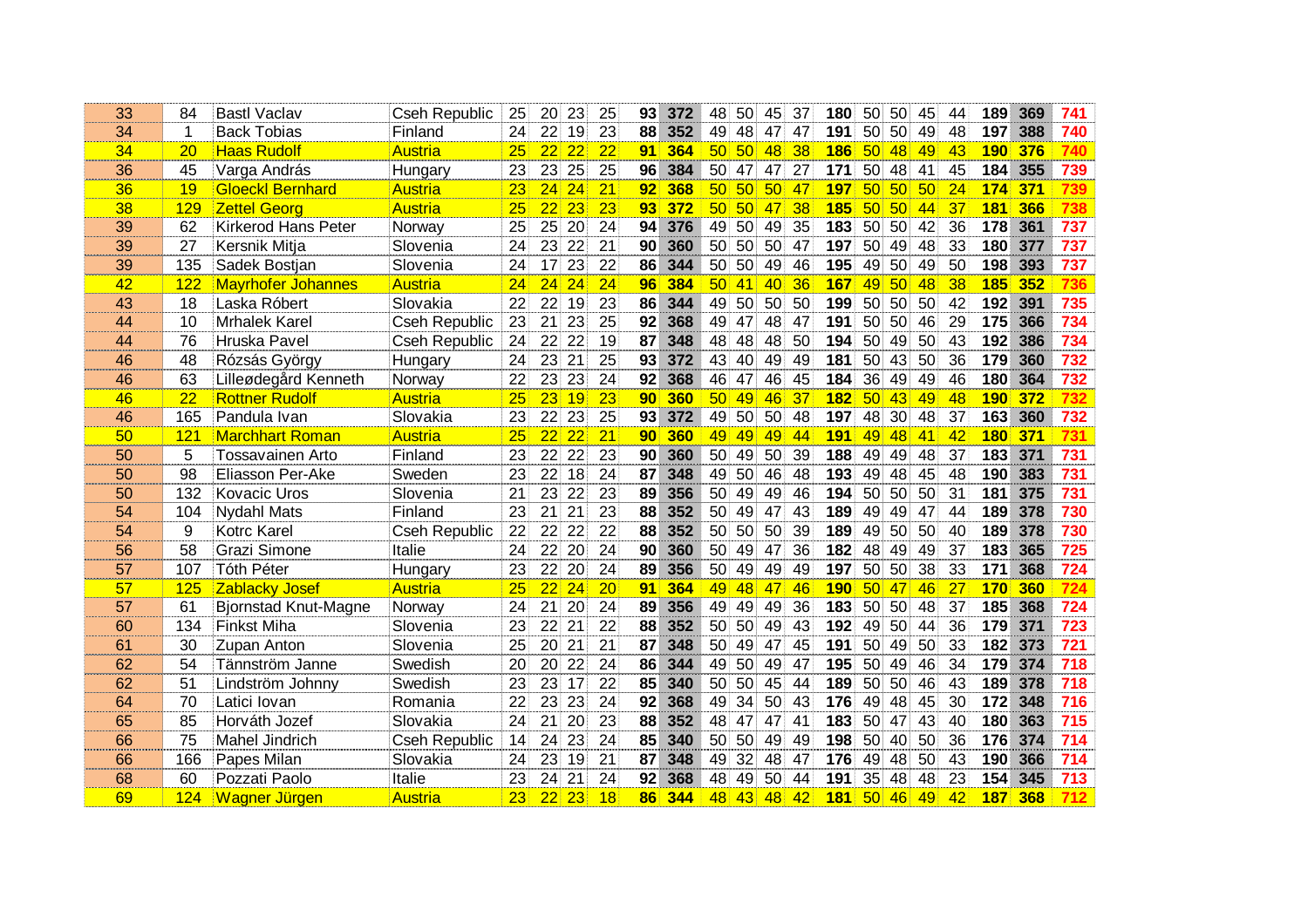| 69         | 37  | Homann Karl-Heinz       | Germany              | $21 -$          |                 | 20 21           | 20 | 82              | 328 | 50.<br>-48                         | 50<br>47.             | 195              | 48.46           | 47                    | 48              | 189              | 384     | 712 |
|------------|-----|-------------------------|----------------------|-----------------|-----------------|-----------------|----|-----------------|-----|------------------------------------|-----------------------|------------------|-----------------|-----------------------|-----------------|------------------|---------|-----|
| 71         | 126 | <b>Demmer Hubert</b>    | <b>Austria</b>       | 21 <sup>1</sup> | 20 <sub>1</sub> | 24              | 20 | 85              | 340 | 49<br>471                          | 48<br> 44             | <b>188</b>       | 50 <sup>°</sup> | 49<br>49              | 35              | <b>183</b>       | 371     | 711 |
| 71         | 110 | <b>Visztricz Otto</b>   | Hungary              | 20 <sub>1</sub> |                 | 17 24           | 20 | 81              | 324 | 49 47                              | 50<br>50              | 196              | 50 48           | 48                    | 45              | 191              | 387     | 711 |
| 73         | 133 | Kandare Erik            | Slovenia             | 23.             | 21 <sup>1</sup> | 24              | 17 | 85              | 340 | 50.<br>-48:                        | 50.<br>45             | 193              | $50 -$          | 41.<br>49             | 37              | 177              | 370     | 710 |
| 73         | 81  | Borak Ondrej            | <b>Cseh Republic</b> | 16 <sup>1</sup> |                 | 25 20           | 22 | 831             | 332 | 48<br>50 ·                         | 50<br>47.             | 195              | 50 50           | 49                    | 34              | 183 <sup>°</sup> | 378     | 710 |
| 75         | 97  | Jonsson Svante          | Sweden               | 20.             | 23.             | 17              | 24 | 84.             | 336 | 50 48 42                           | 44.                   | 184              | 50 49           | 47                    | 43              | 189              | 373     | 709 |
| 75         | 128 | <b>Zachs Franz</b>      | Austria              |                 | 22              | 22              | 19 | 88              | 352 | 49.<br><b>50</b>                   | 43<br><b>40</b>       | 182              | 50 <sup>°</sup> | 48<br>49              | 28              | 175              | 357     | 709 |
| 77         | 59  | Peirano Massimo         | Italie               | 23              | 24 21           |                 | 23 | 91              | 364 | 48<br>50.                          | 25<br>36              | 159              | 50 49           | 49                    | 36              | 184              | 343     | 707 |
| 77         | 44  | Köfalvi László          | Hungary              | $22^{\circ}$    | $22^{\circ}$    | 24              | 23 | 91.             | 364 | 42 48                              | -48)<br>28.           | 166.             | 49.47           | 48                    | 33              | 1771             | 343     | 707 |
| 79         | 86  | Durík Jaroslav          | Slovakia             | $20^{\circ}$    | 20 <sup>1</sup> | 20              | 23 | 83              | 332 | -49<br>48.                         | 49<br>44.             | 190              | 50.             | 49.<br>45             | 40              | 1841             | 374     | 706 |
| 80         | 43  | Szerdahelyi András      | Hungary              | 24              | 25              | 24              | 25 | 98              | 392 | 47 33                              | 35<br>48              | 163              | 38              | 39<br>36              | 37              |                  | 150 313 | 705 |
| 81         | 74  | Cech Antonin            | <b>Cseh Republic</b> | 20 <sup>1</sup> |                 | 22 20           | 23 | 85 <sup>1</sup> | 340 | 48 49                              | -49)<br>47.           | 193              | 39 48           | 50                    | 33              | 170              | 363     | 703 |
| 82         | 117 | Genál Krisztián         | Hungary              | 19.             | 21              | 24              | 20 | 84              | 336 | 48.27                              | 49.<br>47             | 171              | 50 48           | -49                   | 48              | 195              | 366     | 702 |
| 83         | 39  | Mellwig Christian       | Germany              | 24 -            |                 | 18 22           | 19 | 83              | 332 | 50 40 49                           | 49.                   | 188              | 50 42           | -49                   | 40              | 181              | 369     | 701 |
| 83         | 99  | <b>Roostfeldt Priit</b> | Estonia              | 19              |                 | 19 22           | 22 | 82              | 328 | 49 50                              | 48<br>43              | 190              | 50 43           | 50                    | 40              | 183              | 373     | 701 |
| 85         | 40  | <b>Merten Axel</b>      | Germany              | 21 <sup>1</sup> |                 | 16 21           | 22 | 80              | 320 | 50 50 49                           | 44.                   |                  |                 | 193 50 49 43          | 45              | 187              | 380     | 700 |
| 86         | 55  | Corti Eugenio           | Italie               | 23              |                 | 25 22           | 19 | 89              | 356 | 48 47 46                           | 42.                   |                  | 183 49 42       | -41                   | 28              | 160              | 343     | 699 |
| 86         | 152 | <b>Borsos Bence</b>     | Hungary              | 24 <sup>1</sup> |                 | 20 21           | 24 | 89              | 356 | 50 41                              | 36 <sup>°</sup><br>47 |                  |                 | 174 48 40 43          | 38              | 169              | 343     | 699 |
| 88         | 136 | Urankar Dusan           | Slovenia             | 24              |                 | 15 22           | 21 | 82              | 328 | 43 50 50                           | -44                   | 187              | 49.49           | 48                    | 37              | 183              | 370     | 698 |
| 89         | 50  | Johansson Christian     | Swedish              | 17 <sup>2</sup> | 24              | 16              | 21 | 78              | 312 | 50 50 50                           | 48.                   | 198              | 49 50           | 48                    | 39              | 186              | 384     | 696 |
| 90         | 53  | Smalanning Jocke        | Swedish              | 18 <sup>1</sup> |                 | 21 17           | 19 | 75              | 300 | 50 50 48                           | 49                    | 197              |                 | 50 50 49              | 48              | 197              | 394     | 694 |
| 90         | 131 | Lipar Bostjan           | Slovenia             | 18              |                 | 19 20           | 21 | 78              | 312 | 50 48                              | -48<br>48.            | 194              |                 | 50 48 48              | 42              | 1881             | 382     | 694 |
| 92         | 106 | Király Atilla           | Hungary              | 21              | 23              | 22              | 14 | 80              | 320 | 50 49                              | 48<br>45              | 192 <sub>1</sub> | 49 43           | -50                   | 39              | 181              | 373     | 693 |
| 92         | 73  | Cech Petr               | <b>Cseh Republic</b> | 22              | 23              | 18              | 20 | 83              | 332 | 47 49                              | 32<br>47              | 175              | 46.             | 49<br>48              | 43              | 186              | 361     | 693 |
| 94         | 24  | <b>Zendrich Martin</b>  | Austria              | 21 <sup>1</sup> |                 | 24 18           | 23 | 86 <sup>°</sup> | 344 | 49 47                              | 44 35                 | 175              | 50 49           | 39                    | 35              | 173              | 348     | 692 |
| 95         | 116 | Kovács Ignác            | Hungary              | 21              |                 | 24 22           | 24 | 91 <sup>1</sup> | 364 | 50 <sup>°</sup><br>49.             | 43<br>29              | 171              | 50 <sup>°</sup> | 38<br>35              | 33              | 156              | 327     | 691 |
| 95         | 66  | Trydal Bjørn            | Norway               | 22 <sub>1</sub> |                 | 22 20           | 23 | 87              | 348 | 48<br>$50^{\circ}$                 | 36<br>45.             | 179              | 48.             | 49.<br>26             | 41              | 164 <sup>°</sup> | 343     | 691 |
| 97         | 138 | <b>Smrekar Peter</b>    | Slovenia             | 24              | 16 <sub>1</sub> | 21              | 23 | 84              | 336 | 43<br>50.                          | 401<br>40.            | 173              | 49.49           | 49                    | 34              | 181              | 354     | 690 |
| 97         | 100 | <b>Taal Arles</b>       | Estonia              | 20 <sup>1</sup> | 16 <sub>1</sub> | 16              | 22 | 74              | 296 | 50 <sub>1</sub><br>50 <sup>°</sup> | 48<br>48.             | 196              | 50 50           | 49                    | 49              | 198              | 394     | 690 |
| 99         | 88  | Líska Ján               | Slovakia             | 22 <sub>1</sub> | 23.             | 19              | 22 | 86              | 344 | 46<br>46.                          | 48<br>42              | 182              | 48              | 37<br>46              | 30 <sup>1</sup> | 161              | 343     | 687 |
| 99         | 105 | Dobos Jozsef            | Hungary              | 23              | 22              | 23              | 23 | 91              | 364 | 49.<br>40                          | 46<br>44              | 179              | 47.             | 30 <sup>°</sup><br>30 | 37              | 144              | 323     | 687 |
| 101        | 115 | Györök Lajos            | Hungary              | 20              | 23              | 23              | 23 | 89              | 356 | 47<br>38                           | 46<br>-41             | 172              | 38              | 37<br>45              | 32              | 152              | 324     | 680 |
| 101        | 41  | <b>Spieth Markus</b>    | Germany              | 22 <sub>1</sub> | 23              | 18              | 22 | 85              | 340 | 29.<br>50 <sup>°</sup>             | 46<br>43              | 168              | 49.             | 48<br>50              | 25              | 172              | 340     | 680 |
| <b>101</b> | 77  | Cieplik Waldma          | Polski               | 18 <sup>°</sup> | 19              | 25              | 21 | 83              | 332 | 50 <sup>1</sup><br>38              | 37<br>47              | 172              | 50 <sup>°</sup> | 41.<br>48             | 37              | 176              | 348     | 680 |
| 104        | 102 | Popp Aili               | Estonia              | 20              | 21              | 14              | 22 | 77              | 308 | 50<br>50 <sub>1</sub>              | 49.<br>-41            | 190              | 45.             | <b>50</b><br>-48      | 35              | 178              | 368     | 676 |
| 105        | 112 | Sinkovic Danko          | Croatia              | 19              | 23              | 19              | 23 | 841             | 336 | 49.<br>49.                         | 27<br>48              | 173              | 49.             | 47.<br>41             | 27              | 164              | 337     | 673 |
| 106        | 114 | Sipos Péter             | Hungary              | 19              | 20              | 20 <sup>1</sup> | 23 | 82              | 328 | 47 46                              | 27<br>47              | 167              | 47.             | 41.<br>49             | 39              | 176              | 343     | 671 |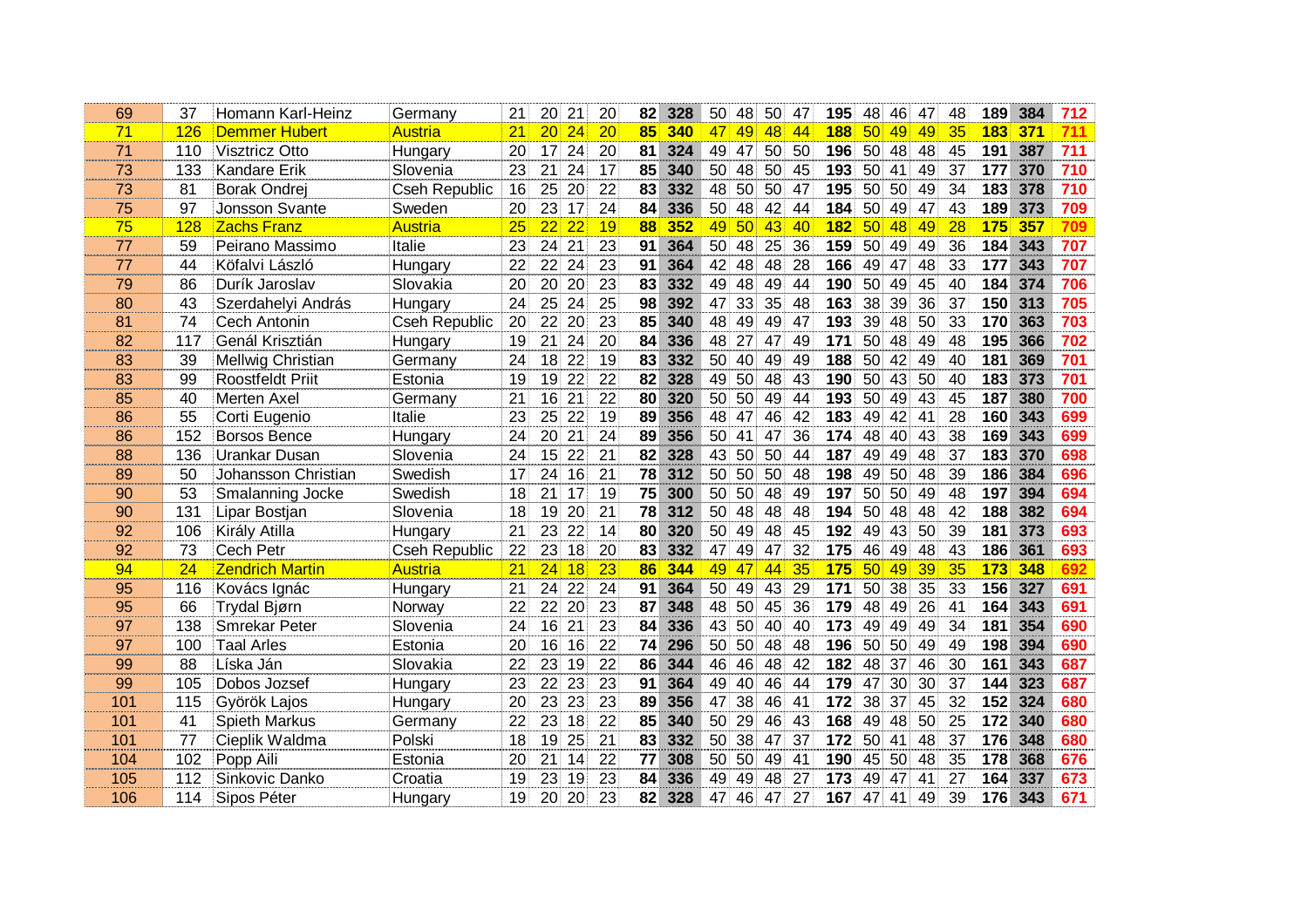| 107        | 90  | Kelecsényi Juraj            | Slovakia       | 20.             |                 | 19 18           | 17              | 74.             | 296 |                 | 50 50           |                 | 36 45           | 181              | 49 47 49        |                 |     | 46.             | 191.             | 372     | 668 |
|------------|-----|-----------------------------|----------------|-----------------|-----------------|-----------------|-----------------|-----------------|-----|-----------------|-----------------|-----------------|-----------------|------------------|-----------------|-----------------|-----|-----------------|------------------|---------|-----|
| 108        | 118 | Gyöngyös István             | Hungary        | $22^{\circ}$    | $22^{\circ}$    | 23              | 24              | 91 <sup>1</sup> | 364 | 42.             | 34 <sub>1</sub> | 45              | 31 <sup>2</sup> | 152 <sub>1</sub> |                 | 36.47           | 30  | 37              | 150 <sup>°</sup> | 302     | 666 |
| 108        | 163 | <b>Schön Peter</b>          | <b>Austria</b> | $24^{\circ}$    |                 | $16$ 22         | 18              | <b>80</b>       | 320 |                 | 50.34           | 451             | <b>26</b>       | <u> 155  </u>    | $50 \, 46$      |                 | 48  | 47              |                  | 191 346 |     |
| 110        | 164 | <b>Nagy Werner</b>          | <b>Austria</b> | 25 <sup>1</sup> |                 | $22 \quad 171$  | 22              | <b>86</b>       | 344 |                 | 47.37.          | <b>48</b>       | 27 <sup>1</sup> | 1591             | <b>37 43</b>    |                 | 42  | 40 <sup>1</sup> | 162 321          |         |     |
| 111        | 38  | Maass Hubert                | Germany        | 21.             |                 | 19 22           | 22              | 84              | 336 |                 | 48 39           | -39             | -49             | 175              | 36 38           |                 | -49 | 30 <sup>°</sup> | 153 328          |         | 664 |
| 112        | 46  | Endrödi Roland              | Hungary        | 25 <sup>1</sup> | 20              | $24^{\circ}$    | 22              | 91 <sup>1</sup> | 364 |                 | 36 13           | -41             | 38              | 128              | 47.             | 47.             | -36 | 41 <sup>3</sup> | 171              | 299     | 663 |
| 113        | 103 | Karhunen Pekka              | Finland        | 18.             |                 | 20 13           | 17              | 68              | 272 |                 | 50 50           | 49              | 46.             | 195              | 50 <sub>1</sub> | 50 <sub>1</sub> | -50 | 45              | 195              | 390     | 662 |
| 113        | 159 | Bernáth József              | Hungary        | 23              |                 | 24 20           | 23              | 90 <sup>1</sup> | 360 |                 | 46 40           | 48∖             | 45              | 179              | 49 30 19        |                 |     | 25              | 123              | 302     | 662 |
| 113        | 91  | <b>Tóth Emil</b>            | Hungary        | 22 <sup>2</sup> |                 | 24 22           | 23              | 91 <sup>°</sup> | 364 |                 | 50 41           | 46.             | <b>26</b>       | 163 <sub>1</sub> | 44 30 34        |                 |     | 27.             | 135 <sup>2</sup> | 298     | 662 |
| 116        | 130 | <b>Kraxner Alfred David</b> | <b>Austria</b> | 21              | 18 <sup>1</sup> | 22              | 21              | 82 <sup>1</sup> | 328 |                 | 49 23           | 45              | <b>36</b>       | 153 <sup>°</sup> | 46.             | <b>40</b>       | -50 | 43              | 179              | 332     | 660 |
| 117        | 57  | Formis Flavio               | Italie         | 21 <sup>1</sup> |                 | 25 20           | 23              | 89              | 356 |                 | 49 21           | 49              | 26              | 145              | 50 31 49        |                 |     | 27              | 157              | 302     | 658 |
| 118        | 87  | Gesvandtner Tibor           | Slovakia       | 24.             |                 | 18 23           | 21              | 86              | 344 |                 | 50 38           | 40              | 27              | 155              | 49 34           |                 | -47 | 27              | 157 <sup>°</sup> | 312     | 656 |
| 119        | 149 | Sidi Péter                  | Hungary        | 17 <sup>2</sup> | 18 <sub>1</sub> | 21              | 20              | 76              | 304 |                 | 50 38           | 50 <sup>°</sup> | 48              | 186 50 43 42     |                 |                 |     | 28              | 163              | 349     | 653 |
| 120        | 92  | Pletikoszity István         | Hungary        | 22 <sub>1</sub> |                 | 25 23           | 21              | 91 <sup>1</sup> | 364 |                 | 48 38           | 38              | 8               | 132              | 47 36 42        |                 |     | 30 <sup>°</sup> | 155              | 287     | 651 |
| 121        | 123 | <b>Fritz Georg Paul</b>     | Austria        | 22              | 23 <sub>1</sub> | 21              | 10 <sup>1</sup> | 76              | 304 |                 | $50 \, 34$      | 38              | 42              | 164              | 50 <sup>1</sup> | 491             | 38  | 40              | <b>177</b>       | 341     | 645 |
| 121        | 47  | Domján Gábor                | Hungary        | 19              |                 | 18 19           | 19              | 75              | 300 |                 | 43 41 49        |                 | 47              | 180 49 40 47     |                 |                 |     | 29.             | 165              | 345     | 645 |
| 123        | 71  | Losonczi Zoltan             | Romania        | 23              |                 | 19 22           | 22              | 86              | 344 |                 | 47 28           | 47              | 32 <sup>2</sup> | 154              | 48 29           |                 | -31 | 31              | 139              | 293     | 637 |
| 123        | 120 | Szabó Barnabás              | Hungary        | 21 <sup>2</sup> |                 | 19 22           | 20              | 82              | 328 |                 | 49 23           | 38              | 48              | 158              | 28 32 45        |                 |     | 46.             | 151              | 309     | 637 |
| 125        | 111 | Matuska Pál                 | Hungary        | 17 <sup>2</sup> |                 | 18 18           | 24              | 77              | 308 |                 | 49 49           | 50 <sub>1</sub> | 35 <sup>2</sup> | 183              | 45 39           |                 | 49  | 12 <sub>1</sub> | 145              | 328     | 636 |
| 126        | 56  | Fiocchi Costantino          | Italie         | 21 <sup>1</sup> | 20              | 21              | 23              | 85              | 340 |                 | 50 47           | 39              | 29              | 165              | 41 50           |                 | -27 | 12 <sub>1</sub> | 130              | 295     | 635 |
| 127        | 32  | <b>Kuusmik Hannes</b>       | Estonia        | 22 <sub>1</sub> | 23              | 23              | 22              | 90 <sub>1</sub> | 360 |                 | 39 30           | 46              | 25              | 140 <sub>1</sub> | 40              | 23              | -39 | 31              | 133              | 273     | 633 |
| 128        | 42  | <b>Wietfeld Georg</b>       | Germany        | 23 <sup>3</sup> |                 | 0.24            | 19              | 66              | 264 |                 | 48 48           | -46             | 48              | 190              | 49 50           |                 | 44  | 35 <sup>2</sup> | 178              | 368     | 632 |
| 129        | 95  | Simonyi Ottó                | Hungary        | 18              | 17 <sub>1</sub> | 9               | 21              | 65              | 260 |                 | 50 40           | 49              | 46              | 185              |                 | 48 48           | 46  | 42              | 184              | 369     | 629 |
| 130        | 119 | Babos Imre                  | Hungary        | 19.             | 18 <sup>1</sup> | 16 <sup>1</sup> | 22              | 75              | 300 |                 | 47 19           | 42              | -46             | 154              | 50 <sup>°</sup> | 41 <sup>1</sup> | 46  | 35 <sub>1</sub> | 172              | 326     | 626 |
| <b>130</b> | 127 | <b>Hasanovic Jasmin</b>     | Austria        | 19 <sub>1</sub> | 20 <sub>1</sub> | 16              | 19              | 74              | 296 |                 | 46 43           | <b>40</b>       | 26              | 155              | 50 <sup>°</sup> | <b>47</b>       | -37 | 41              | 175              | 330     | 526 |
| 132        | 109 | <b>Togyer Imre</b>          | Hungary        | 18              | 18              | 18              | 21              | 75              | 300 |                 | 49 48           | 43              | 27              | 167              |                 | 49 47           | 26  | 34 <sup>1</sup> | 156              | 323     | 623 |
| 133        | 94  | Papp László                 | Hungary        | 24              | 23              | 19.             | 21              | 87              | 348 | 39              | 31              | 39              | 26              | 135              | 47 36           |                 | 29  | 25              | 137              | 272     | 620 |
| 134        | 69  | <b>Gabriel Gutui</b>        | Romania        | 23.             | 23              | 20 <sup>1</sup> | 22              | 88              | 352 |                 | 39 41           | 36              | 26              | 142              | 48              | 32 <sub>1</sub> | -27 | 16 <sub>1</sub> | 123              | 265     | 617 |
| 135        | 79  | Nicol Patrizia              | Italie         | 20              | 17 <sub>1</sub> | 17 <sup>1</sup> | 13              | 67              | 268 |                 | 48 47           | 47              | 40              | 182              | 50              | 35 <sup>2</sup> | 49  | 25              | 159              | 341     | 609 |
| 136        | 80  | Erisi Ernesto               | Italie         | 23              | 21              | 23              | 20              | 87              | 348 |                 | 50 29           | 37              | 38              | 154              | 0.              | 47.             | -38 | 17 <sup>1</sup> | 102 <sub>2</sub> | 256     | 604 |
| 137        | 139 | Fehér Péter                 | Hungary        | 15 <sup>2</sup> | 16              | 11 <sup>1</sup> | 19              | 61              | 244 |                 | 48 29           | 41              | 46              | 164              | 47 48           |                 | 44  | 48              | 187              | 351     | 595 |
| 138        | 89  | Mäsiar Ladislav             | Slovakia       | 16              | 14 <sup>1</sup> | 14              | 6               | 50              | 200 | 50 <sub>1</sub> | 49              | 49              | 50              | 198              | 49.             | $50^{\circ}$    | -50 | 36              | 185              | 383     | 583 |
| 139        | 96  | Erdős Mihály                | Hungary        | 21 <sup>2</sup> | 20 <sup>1</sup> | 17 <sup>1</sup> | 19              | 77              | 308 |                 | 48 36           | 43              | 22              | 149              | 33              | 21 <sup>2</sup> | 40  | 24              | 118              | 267     | 575 |
| 140        | 144 | Szabó Atilla                | Hungary        | 17 <sup>1</sup> | 14              | 16              | 17              | 64              | 256 | 41              | 32              | 48              | 42.             | 163              | 49.             | 47.             | -27 | 27              | 150              | 313     | 569 |
| 141        | 153 | Zsarnai István jun          | Hungary        | 21              | 19              | 22              | 23              | 85              | 340 |                 | 35 29           | 28              | 13 <sup>°</sup> | 105              | 37              | 21 <sub>1</sub> | -37 | 24:             | 119              | 224     | 564 |
| 142        | 108 | Juhász Lenke                | Hungary        | 19              | 19              | 15 <sub>1</sub> | 23              | 761             | 304 |                 | 49 31           | 38              | 25              | 143              | 44.             | 13 <sub>1</sub> | 25  | 33              | 115              | 258     | 562 |
| 143        | 150 | Halmos Pál                  | Hungary        | 22              | 16 <sup>1</sup> | 19 <sub>1</sub> | 19              | 76              | 304 |                 | 47 33           | 44              | 13 <sup>°</sup> | 137              | 20 <sub>1</sub> | 36 45           |     | 14 <sub>1</sub> | 115              | 252     | 556 |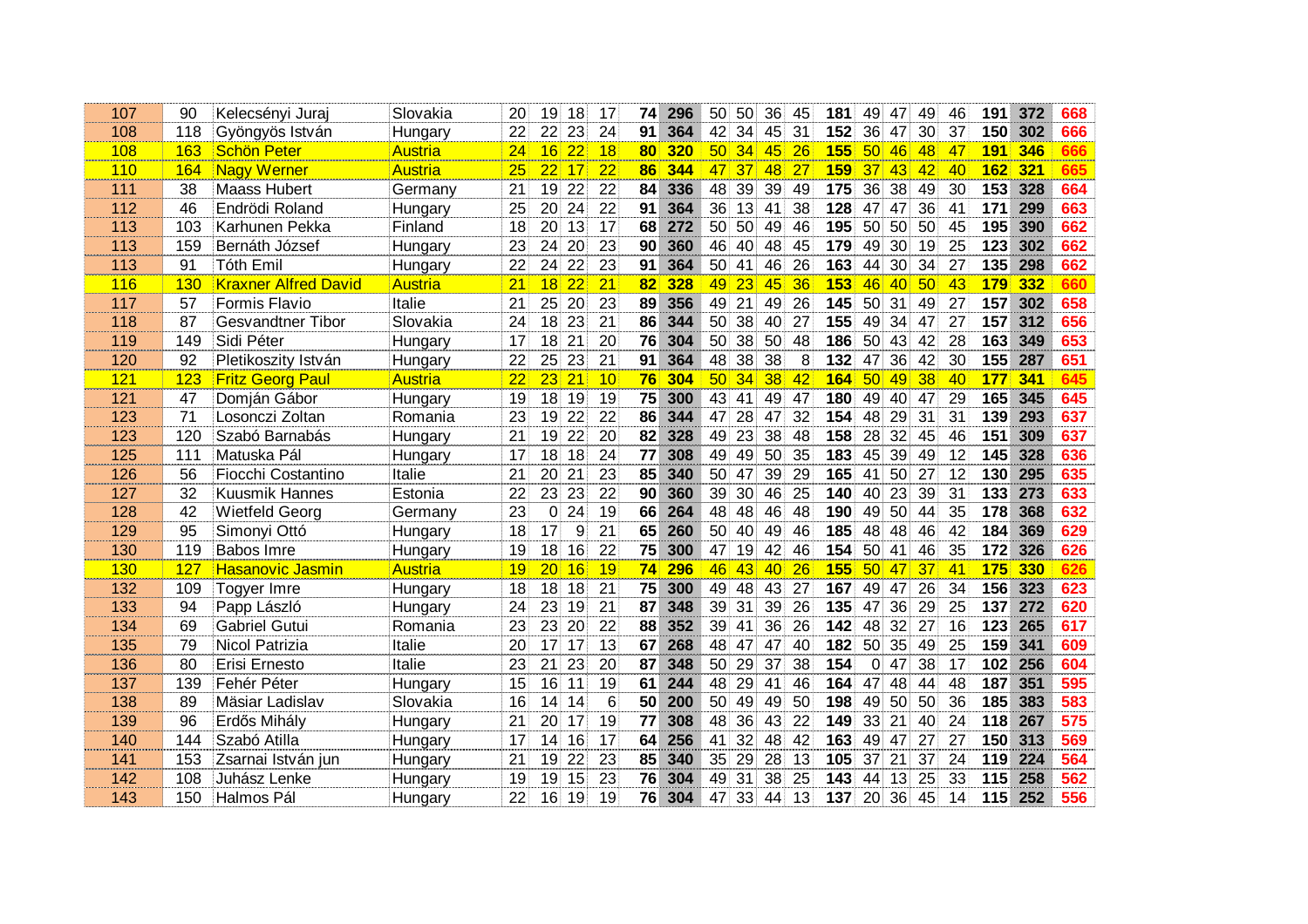| 144 | 93  | Sándor János          | Hungary | <b>25</b>       | <b>23</b>       | 24.             | -24       |                 | 96 384 | 36.             | 27.            | 41              | 15.             | 119      | 0.              | 17.             |          | 31.             | 48.             | 167   | 551 |
|-----|-----|-----------------------|---------|-----------------|-----------------|-----------------|-----------|-----------------|--------|-----------------|----------------|-----------------|-----------------|----------|-----------------|-----------------|----------|-----------------|-----------------|-------|-----|
| 145 | 156 | Fülöp Zoltán          | Hungary | 17 <sup>1</sup> |                 | $20 \t18$       | 19.       | 74.             | -296   | 41.             | 18.            | -201            | 44.             | 123      | 41.             | $29^{\circ}$    | -38      | 23.             | 131             | 254   | 550 |
| 146 | 157 | Szabó Krisztina       | Hungary | 23              | 23              | <b>20</b>       | <b>20</b> | 86              | 344    | 31 <sup>1</sup> | 27.            | 20              | 36              | 114      | <b>29</b>       | 32 <sub>1</sub> | 18       | 11.             | 90 <sub>1</sub> | 204   | 548 |
| 147 | 155 | Simonyi Tamás         | Hungary | 15.             | 13.             | 13 <sup>1</sup> |           | 58              | 232    | 33.             | 38             | 47              | 28              | 146      | 42.             | 50 <sup>°</sup> | -33      | 43              | 168             | 314   | 546 |
| 148 | 113 | Schreiner Károly      | Hungary | 6.              | 20              | -9.             | 8         | 43              | 172    | 48.             | 50             | 42              | 43.             | 183      | 49.             | 49              | 49       | 37              | 184             | 367   | 539 |
| 149 | 148 | Sumbzky Gábor         | Hungary | 14              | 18              | 15 <sub>1</sub> | 18.       | 65              | 260    | 47              | 28.            | 47              | 35 <sub>1</sub> | 157      | 49              | 28              | 26       | 14.             | $117 -$         | 274   | 534 |
| 150 | 158 | Szabó János           | Hungary | 19              | 21 <sup>1</sup> | 21 <sub>1</sub> | 16        | 77              | 308    |                 | 32 39          | $\overline{0}$  | 17 <sup>1</sup> | 88.      | 48              | 30 <sup>1</sup> | -32      | 10:             | 120             | 208   | 516 |
| 151 | 142 | Kovács István         | Hungary | 17 <sup>1</sup> | 19              | 9.              | 15        | 60 <sup>1</sup> | 240    | 47              | 26.            | 48              | 12 <sub>2</sub> | 133      | 46              | 35 <sup>°</sup> | -48      | 8               | 1371            | 270   | 510 |
| 152 | 151 | Sándor Adrien         | Hungary | <b>20</b>       | 17.             | 17 <sup>1</sup> | 24        | 78.             | 312    | 28              | 27             | 20              | 9               | 84.      | 47.             | 18 <sup>1</sup> | -28      | 13              | 1061            | 190   | 502 |
| 153 | 160 | Nagy Varga Géza       | Hungary | <b>20</b>       |                 | 21 19           | <b>20</b> | 80              | 320    |                 | 31 22          | 36 <sup>2</sup> | 29              | 118      | 34              | 1 :             | 8        | 20 <sub>1</sub> | 63.             | 181   | 501 |
| 154 | 140 | Dabis László          | Hungary | 16              | 13 <sup>1</sup> | 12 <sup>2</sup> | 16        | 57              | 228    | 46              | 43.            | 47              | 31.             | 167      | 10 <sup>1</sup> | 15 <sup>1</sup> | 36       | 44              | 105             | 272   | 500 |
| 155 | 72  | <b>Trif Rares</b>     | Romania | 17.             | 16.             | 18              | 16        | 67              | 268    | 46              |                | 4               | 9.              | 66       | 40.             | 22 <sub>1</sub> | 45       |                 | 118             | 184   | 452 |
| 156 | 67  | Bogdan Radu Flaviu    | Romania | 18.             | 22              | 18.             | -21       | 79              | 316    | 35              | <b>20</b>      | 32              |                 | 104      | 0.              | $\Omega$        | 16       | 0               | 16.             | 120   | 436 |
| 157 | 141 | Hári Béla             | Hungary | 15.             | 11              | 9               | 11        |                 | 46 184 | 38.             | 9              | 36              | 34              | 117      | <b>20</b>       | 21 <sup>2</sup> | 42       | 44              | 127             | 244   | 428 |
| 158 | 146 | Juhász Atilla         | Hungary | 17 <sup>°</sup> | 15 <sub>1</sub> | 19              | 22        | 73              | 292    | 48              | 2 <sup>1</sup> | 11              | 19              | 80       | 10 <sup>1</sup> | 13 <sup>1</sup> | 9        | 18              | 50 <sup>°</sup> | 130   | 422 |
| 159 | 68  | Claudiu Radu          | Romania | 21 <sup>2</sup> | 18 <sup>1</sup> | 19              | 19        |                 | 77 308 | 25              |                | 37              | 9               | 78       | $\Omega$        | $\Omega$        |          | 0               | $\mathbf{0}$    | 78    | 386 |
| 160 | 147 | Gonda Atilla          | Hungary | 10 <sup>1</sup> |                 | $\overline{7}$  | 9         | 33 <sup>1</sup> | 132    | 38              | 28             | 30              | 18 <sup>1</sup> | 114      | 41.             | 27              | 45       | 23              | 136             | 250   | 382 |
| 161 | 143 | : Szabó Kálmán        | Hungary | 12 <sup>1</sup> | 10 <sup>1</sup> | 11 <sup>1</sup> | 9.        | 42              | 168    | 46              | 9              | 32              | 18              | 105      | 32.             | 9               | 31       | 13              | 85 <sup>2</sup> | 190   | 358 |
| 162 | 145 | Gazdig Bálint         | Hungary | 6.              | 8.              | 10.             | З.        | 27 <sup>1</sup> | 108    | 39.             | 17:            | 40.             | 21 <sup>1</sup> | 117      | 37              | 14.             | 151      | -24             | 90 <sup>1</sup> | 207   | 315 |
| 163 | 154 | Zarándi Jozsef        | Hungary | 4               | $0^{\circ}$     | $\overline{0}$  | $\Omega$  | 4.              | 16     | 41:             | 19             | 20              | 24              | 104      | $\overline{0}$  | $\Omega$        | $\Omega$ | $\Omega$        |                 | 0.104 | 120 |
| 164 | 101 | <b>Tooming Andres</b> | Estonia | $\Omega$        | $\Omega$        | $\Omega$        |           |                 |        | 0.              |                | O.              | 0               | $\bf{0}$ | $\overline{0}$  | .∪ ·            |          | 0               | $\mathbf{0}$    |       |     |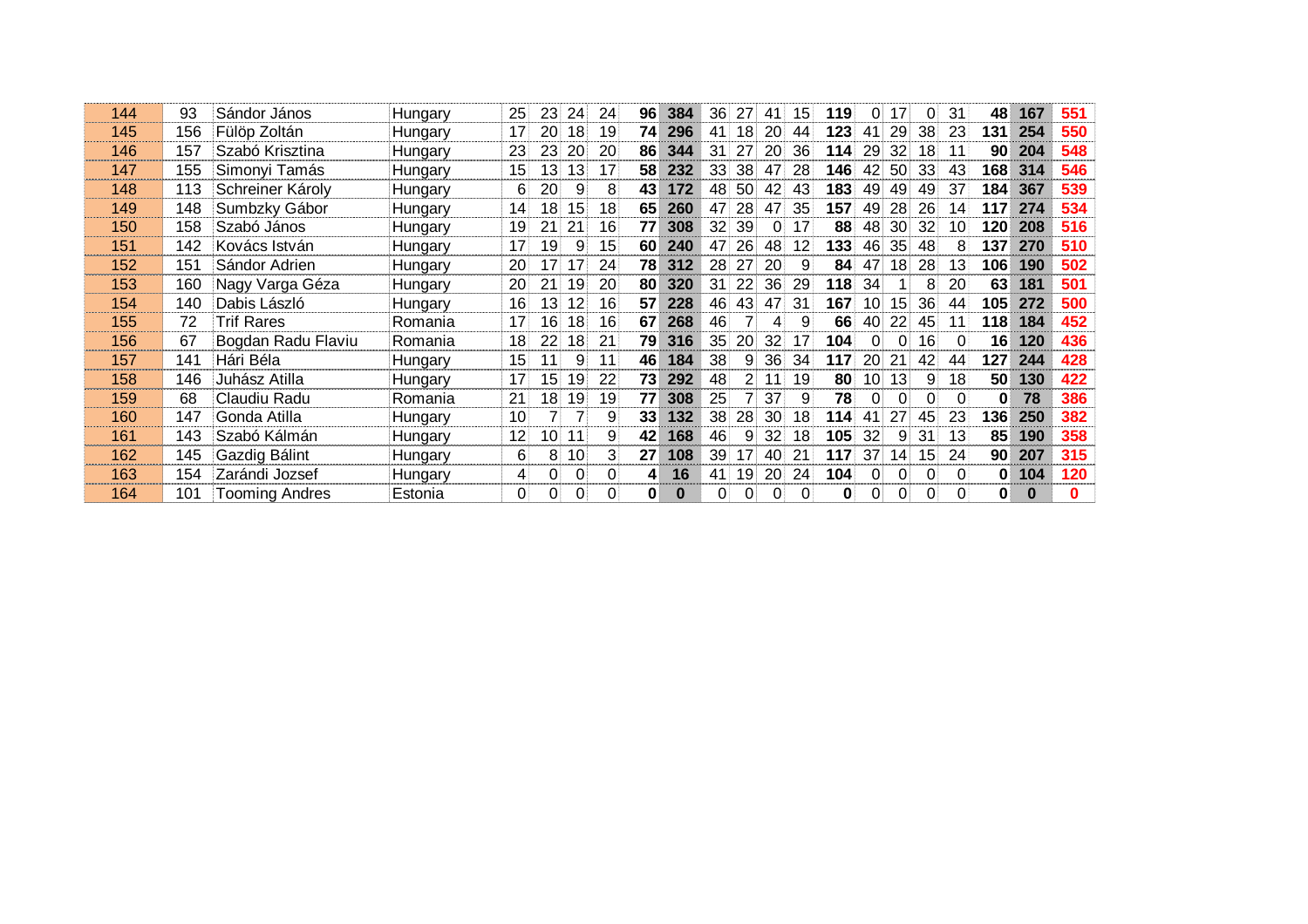| <b>TEAM CGS</b> |                    |               |    |    |          |                 |                                  | 4th European FITASC Combined Game Shooting Ch 2011 |                 |          |             |     |                       |    |       |                                                             |                 |                |              |                          |          | 2011.07.01.-03.      |
|-----------------|--------------------|---------------|----|----|----------|-----------------|----------------------------------|----------------------------------------------------|-----------------|----------|-------------|-----|-----------------------|----|-------|-------------------------------------------------------------|-----------------|----------------|--------------|--------------------------|----------|----------------------|
| <b>Numb</b>     | <b>Name</b>        | team          |    |    |          |                 | $\Omega$<br>tr1 kv1 tr2 kv2 Clay | Sum<br>Clay                                        |                 |          | D1 F1 S1 B1 |     | Sum<br>R <sub>1</sub> |    |       | D <sub>2</sub> F <sub>2</sub> S <sub>2</sub> R <sub>B</sub> |                 | R <sub>2</sub> | $\mathsf{R}$ | Sum Sum Sum R+C<br>Combi |          | <b>Total Placing</b> |
|                 | 15 Solnica Igor    | Slovakia      | 23 | 24 | 25       | 24              | 96                               | 384                                                |                 | 47 46    | 47 47       |     | 187                   |    |       | 50 49 50                                                    | 46              | 195            | 382          | 766                      |          |                      |
|                 | 14 Kocsis Viliam   | Slovakia      | 24 | 23 | 25       | 24              | 96                               | 384                                                | 49              | 49       | 50          | 48  | 196                   | 50 | 39    | 48                                                          | 49              | 186            | 382          | 766                      |          |                      |
|                 | 16 Nekoranec Igor  | Slovakia      | 24 | 23 | 24       | 23              | 94                               | 376                                                | 49              | 50       | 50          | 48  | 197                   | 49 | 49    | 48                                                          | 42              | 188            | 385          | 761                      |          |                      |
|                 | 17 Krchnary Peter  | Slovakia      | 25 | 22 | 24       | 23              | 94                               | 376                                                | 50              | 50       | 48          | 36  | 184                   | 50 | 50    | 50                                                          | 49              | 199            | 383          | 759                      |          |                      |
|                 | 13 Molnár Anton    | Slovakia      | 24 | 23 | 24       | 24              | 95                               | 380                                                | 50              | 49       | 49          | 46  | 194                   | 48 | 42    | 48                                                          | 44              | 182            | 376          |                          | 756 3808 | 1                    |
|                 | 18 Laska Róbert    | Slovakia      | 22 | 22 | 19       | 23              | 86                               | 344                                                | 49              | 50       | 50          | 50  | 199                   |    | 50 50 | 50                                                          | 42              | 192            | 391          | 735                      |          |                      |
|                 | 3 Kuivas Jari      | Finland       | 24 | 25 | 22       | 24              | 95                               | 380                                                | 50              | 49       | 47          | 47  | 193                   | 50 | 50    | 50                                                          | 46              | 196            | 389          | 769                      |          |                      |
|                 | 2 Kosamo Seppo     | Finland       | 24 |    | 23 24    | 25              | 96                               | 384                                                | 48              | 49       | 48          | 38  | 183                   |    | 50 50 | 47                                                          | 47              | 194            | 377          | 761                      |          |                      |
|                 | 6 Ylijoki Juho     | Finland       | 22 |    | 22 24    | 22              | 90                               | 360                                                |                 | 50 50    | 49          | 47  | 196                   |    | 50 50 | 49                                                          | 48              | 197            | 393          | 753                      |          |                      |
|                 | 4 Makinen Kalle    | Finland       | 22 |    | 22 23    | 22              | 89                               | 356                                                |                 | 50 49    | 50 50       |     | 199                   | 50 | 48    | 48                                                          | 47              | 193            | 392          | 748                      |          | 2                    |
|                 | <b>Back Tobias</b> | Finland       | 24 |    | 22 19    | 23              | 88                               | 352                                                | 49              | 48       | 47          | 47  | 191                   | 50 | 50    | 49                                                          | 48              | 197            | 388          |                          | 740 3771 |                      |
|                 | 5 Tossavainen Arto | Finland       | 23 |    | 22 22    | 23              | 90                               | 360                                                | 50              | 49       | 50          | 39  | 188                   |    | 49 49 | 48                                                          | 37              | 183            | 371          | 731                      |          |                      |
|                 | 12 Zázvorka Pavel  | Cseh Republic | 24 | 25 | 25       | 24              | 98                               | 392                                                | 49              | 48       | 41          | 48  | 186                   | 49 | 49    | 48                                                          | 47              | 193            | 379          | 771                      |          |                      |
|                 | 11 Slechta Martin  | Cseh Republic | 22 | 25 | 20       | 25              | 92                               | 368                                                |                 | 50 50 50 |             | 48  | 198                   |    | 50 50 | 50                                                          | 45              | 195            | 393          | 761                      |          |                      |
|                 | 8 Korinek Jindrich | Cseh Republic | 23 | 25 | 23       | 25              | 96                               | 384                                                | 46              | 50 47    |             | 47  | 190                   | 50 | 48    | 49                                                          | 37              | 184            | 374          | 758                      |          |                      |
|                 | 7 Buksa Jan        | Cseh Republic | 24 | 23 | 22       | 20              | 89                               | 356                                                | 50              | 48       | 48          | 48  | 194                   | 49 | 49    | 48                                                          | 48              | 194            | 388          | 744                      |          | 3                    |
|                 | 10 Mrhalek Karel   | Cseh Republic | 23 | 21 | 23       | 25              | 92                               | 368                                                | 49              | 47       | 48          | 47  | 191                   |    | 50 50 | 46                                                          | 29              | 175            | 366          |                          | 734 3768 |                      |
|                 | 9 Kotrc Karel      | Cseh Republic | 22 |    | 22 22    | 22              | 88                               | 352                                                |                 | 50 50 50 |             | -39 | 189                   | 49 | 50    | 50                                                          | 40              | 189            | 378          | 730                      |          |                      |
|                 | 36 Tihvan Veikko   | Estonia       | 23 |    | $24\,22$ | $\overline{25}$ | 94                               | 376                                                | $\overline{50}$ | 42       | 49          | 47  | 188                   | 50 | 48    | $\overline{50}$                                             | $\overline{45}$ | 193            | 381          | 757                      |          |                      |
|                 | 33 Poltimäe Rivo   | Estonia       | 25 |    | 22 20    | 23              | 90                               | 360                                                | 50              | 49       | 50          | 48  | 197                   | 49 | 50    | 48                                                          | 46              | 193            | 390          | 750                      |          |                      |
|                 | 35 Tamm Tauri      | Estonia       | 24 | 23 | 22       | 23              | 92                               | 368                                                | 50              | 47       | 50          | 44  | 191                   | 50 | 47    | 48                                                          | 45              | 190            | 381          | 749                      |          |                      |
|                 | 31 Kindsigo Kaupo  | Estonia       | 22 | 25 | 22       | 25              | 94                               | 376                                                | 50              | 48       | 49          | 47  | 194                   | 50 | 47    | 39                                                          | 42              | 178            | 372          | 748                      |          | 4                    |
|                 | 34 Tamm Tauno      | Estonia       | 25 | 25 | 24       | 24              | 98                               | 392                                                | 50              | 48       | 48          | 46  | 192                   | 48 | 38    | 30                                                          | 47              | 163            | 355          |                          | 747 3751 |                      |
|                 | 32 Kuusmik Hannes  | Estonia       | 22 | 23 | 23       | 22              | 90                               | 360                                                | 39              | 30       | 46          | 25  | 140                   | 40 | 23    | 39                                                          | 31              | 133            | 273          | 633                      |          |                      |
|                 | 26 Kandare Damjan  | Slovenia      | 24 | 21 | 24       | 24              | 93                               | 372                                                | 50              | 50       | 49          | 48  | 197                   | 50 | 49    | 49                                                          | 43              | 191            | 388          | 760                      |          |                      |
|                 | 28 Urbancic Bojan  | Slovenia      | 24 |    | 25 23    | 24              | 96                               | 384                                                |                 | 50 34    | 47          | 45  | 176                   | 50 | 47    | 43                                                          | 45              | 185            | 361          | 745                      |          |                      |
|                 | 29 Zehelj Dusan    | Slovenia      | 23 |    | 23 22    | 24              | 92                               | 368                                                | 50              | 50       | 40          | 46  | 186                   |    | 50 50 | 46                                                          | 42              | 188            | 374          | 742                      |          |                      |
|                 | 25 Hlebs Matjaz    | Slovenia      | 25 |    | 22 21    | 23              | 91                               | 364                                                | 49              | 50       | 49          | 46  | 194                   | 49 | 41    | 50                                                          | 44              | 184            | 378          | 742                      |          | 5                    |
|                 | 27 Kersnik Mitja   | Slovenia      | 24 |    | 23 22    | 21              | 90                               | 360                                                |                 |          | 50 50 50 47 |     | 197                   | 50 | 49    | 48                                                          | 33              | 180            | 377          |                          | 737 3726 |                      |
|                 | 30 Zupan Anton     | Slovenia      | 25 | 20 | 21       | 21              | 87                               | 348                                                | 50              | 49       | 47 45       |     | 191                   | 50 | 49    | 50                                                          | 33              | 182            | 373          | 721                      |          |                      |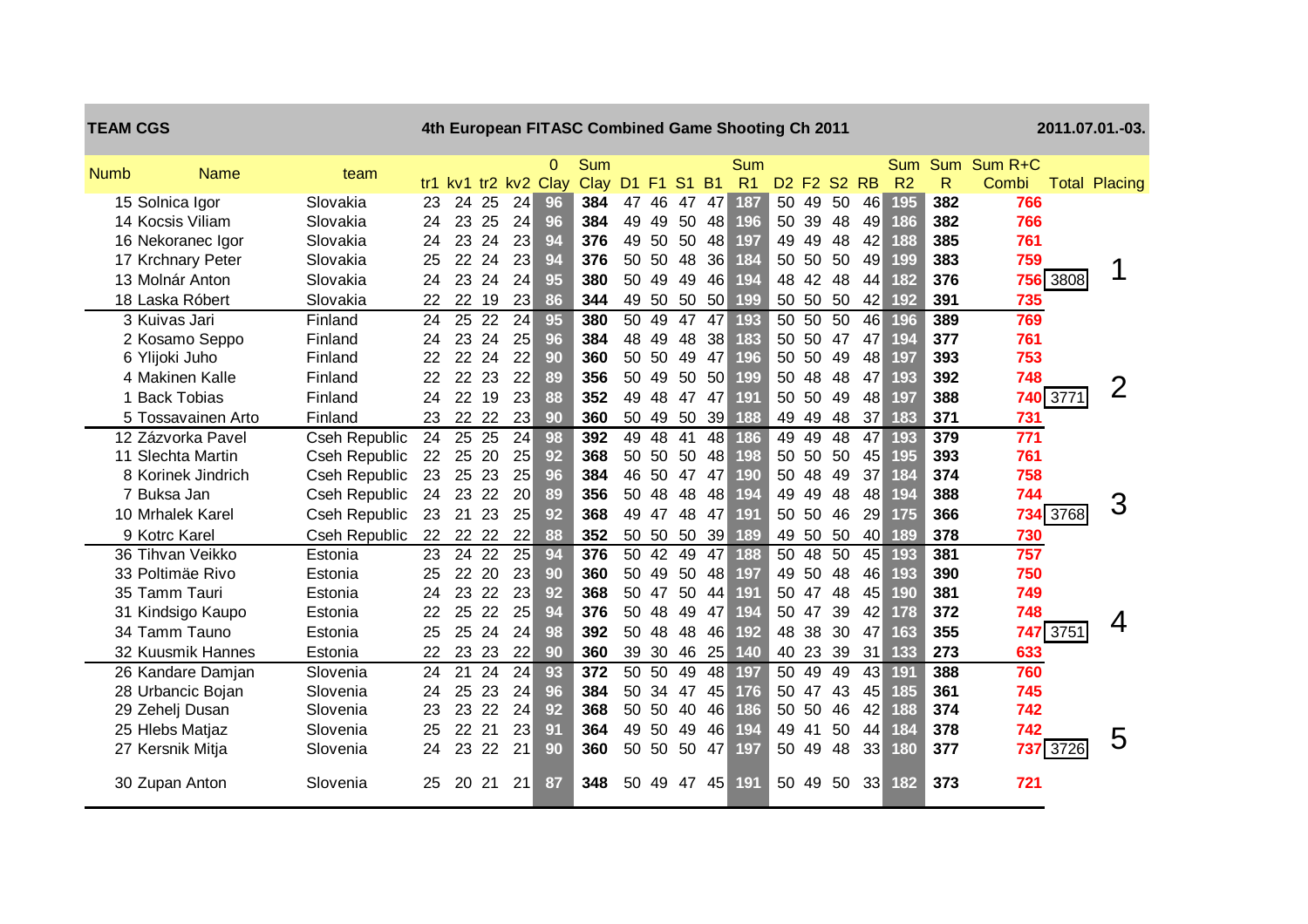| 21 Rosskopf Helmut         | Austria        | 24              | 25<br>24  | 23              | 96 | 384 | 50 50            | 46 | $-47$ | <b>193</b>  | 50 <sup>°</sup> | 48         | 50          | 37              | <b>185</b> | 378 | 762              |                     |
|----------------------------|----------------|-----------------|-----------|-----------------|----|-----|------------------|----|-------|-------------|-----------------|------------|-------------|-----------------|------------|-----|------------------|---------------------|
| 23 Veit Franz              | Austria        | 23              | 24<br>20  | 23              | 90 | 360 | 50 50 49         |    | -48   | <b>197</b>  |                 | 50, 50     | -43         | 47              | <b>190</b> | 387 | 747              |                     |
| 20 Haas Rudolf             | Austria        | 25 <sub>2</sub> | 222       | 22              | 91 | 364 | 50 <sub>50</sub> |    | 48 38 | <u> 186</u> |                 | $50 \t 48$ | -49         | <b>43</b>       | 190        | 376 | 740              |                     |
| <b>19 Gloeckl Bernhard</b> | Austria        | 23              | 24 24     | 21              | 92 | 368 | 50 50 50 47 197  |    |       |             |                 | 50 50 50   |             | 24              | 174        | 371 | 739              | $6\overline{6}$     |
| 22 Rottner Rudolf          | Austria        | 25              | $23$ 19   | 23              | 90 | 360 | 50 49            |    | 46 37 | <b>182</b>  |                 | 50 43 49   |             | <b>48</b>       | 190        | 372 | <b>732 3720</b>  |                     |
| 24 Zendrich Martin         | <b>Austria</b> | 21              | 2418      | 23              | 86 | 344 | 49 47 44 35 175  |    |       |             |                 | 50 49 39   |             | 35              | 173        | 348 | 692              |                     |
| 65 Ostmoe Rikard           | Norway         |                 | 24 22 22  | 24              | 92 | 368 | 49 50 48 47 194  |    |       |             |                 | 49 50 50   |             | -50             | 199        | 393 | 761              |                     |
| 64 Nyberget Thomas         | Norway         | 22              | 24 21     | 24              | 91 | 364 | 50 50 49 43 192  |    |       |             |                 | 49 50 49   |             | 44              | 192        | 384 | 748              |                     |
| 62 Kirkerod Hans Peter     | Norway         | 25              | 25 20     | 24              | 94 | 376 | 49 50 49 35      |    |       | 183         |                 | 50 50 42   |             | 36              | 178        | 361 | 737              |                     |
| 63 Lilleødegård Kenneth    | Norway         |                 | 22 23 23  | 24              | 92 | 368 | 46 47 46 45      |    |       | 184         |                 | 36 49 49   |             | 46              | 180        | 364 | 732              | $\overline{\prime}$ |
| 61 Bjornstad Knut-Magne    | Norway         | 24 21           | 20        | 24              | 89 | 356 | 49 49 49 36      |    |       | 183         |                 | 50 50 48   |             | 37              | 185        | 368 | 724 3702         |                     |
| 66 Trydal Bjørn            | Norway         |                 | 22 22 20  | 23              | 87 | 348 | 48 50 45 36 179  |    |       |             |                 | 48 49 26   |             | 41              | 164        | 343 | 691              |                     |
| 49 Eden Kravik Ulf         | Swedish        |                 | 24 23 21  | 21              | 89 | 356 | 50 49 50 48 197  |    |       |             |                 | 50 49 50   |             | 47 196          |            | 393 | 749              |                     |
| 52 Pettersson Roger        | Swedish        |                 | 24 24 20  | 23              | 91 | 364 | 50 49 48 46 193  |    |       |             |                 | 49 49 49   |             | 45              | 192        | 385 | 749              |                     |
| 54 Tännström Janne         | Swedish        | 20              | 20 22     | 24              | 86 | 344 | 49 50 49 47 195  |    |       |             |                 | 50 49 46   |             | 34              | 179        | 374 | 718              |                     |
| 51 Lindström Johnny        | Swedish        | 23              | 23 17     | 22              | 85 | 340 | 50 50 45 44      |    |       | 189         |                 | 50 50 46   |             | 43              | 189        | 378 | 718              | 8                   |
| 50 Johansson Christian     | Swedish        |                 | 17 24 16  | 21              | 78 | 312 | 50 50 50 48 198  |    |       |             |                 | 49 50 48   |             | 39              | 186        | 384 | 696 3630         |                     |
| 53 Smalanning Jocke        | Swedish        |                 | 18 21 17  | 19              | 75 | 300 | 50 50 48 49 197  |    |       |             |                 | 50 50 49   |             | 48              | 197        | 394 | 694              |                     |
| 45 Varga András            | Hungary        | 23              | 23 25     | $\overline{25}$ | 96 | 384 | 50 47 47 27 171  |    |       |             |                 | 50 48 41   |             | 45              | 184        | 355 | 739              |                     |
| 48 Rózsás György           | Hungary        |                 | 24 23 21  | 25              | 93 | 372 | 43 40 49 49 181  |    |       |             |                 | 50 43 50   |             | 36              | 179        | 360 | 732              |                     |
| 44 Köfalvi László          | Hungary        |                 | 22 22 24  | 23              | 91 | 364 | 42 48 48 28 166  |    |       |             |                 | 49 47 48   |             | 33              | 177        | 343 | 707              |                     |
| 43 Szerdahelyi András      | Hungary        | 24              | 25 24     | 25              | 98 | 392 | 47 33 35 48 163  |    |       |             |                 | 38 39 36   |             | 37              | 150        | 313 | 705              | 9                   |
| 46 Endrödi Roland          | Hungary        | 25              | 20 24     | 22              | 91 | 364 | 36 13 41 38 128  |    |       |             |                 | 47 47 36   |             | 41              | 171        | 299 | 663 3546         |                     |
| 47 Domján Gábor            | Hungary        | 19              | 18 19 19  |                 | 75 | 300 | 43 41 49 47 180  |    |       |             |                 | 49 40 47   |             | 29              | 165        | 345 | 645              |                     |
| 58 Grazi Simone            | Italie         | 24              | $22\,20$  | $\overline{24}$ | 90 | 360 | 50 49 47 36 182  |    |       |             |                 | 48 49      | 49          | 37 183          |            | 365 | 725              |                     |
| 60 Pozzati Paolo           | Italie         | 23              | 24 21     | 24              | 92 | 368 | 48 49 50 44 191  |    |       |             |                 | 35 48 48   |             | 23              | 154        | 345 | 713              |                     |
| 59 Peirano Massimo         | Italie         | 23              | 24 21     | 23              | 91 | 364 | 50 48 25 36 159  |    |       |             |                 | 50 49 49   |             | 36              | 184        | 343 | 707              |                     |
| 55 Corti Eugenio           | Italie         | 23              | 25 22     | 19              | 89 | 356 | 48 47 46 42 183  |    |       |             |                 | 49 42 41   |             | 28              | 160        | 343 | 699              | 10                  |
| 57 Formis Flavio           | Italie         | 21              | 25 20     | 23              | 89 | 356 | 49 21 49 26 145  |    |       |             |                 | 50 31 49   |             | 27              | 157        | 302 | 658 3502         |                     |
| 56 Fiocchi Costantino      | Italie         | 21              | 20 21     | 23              | 85 | 340 | 50 47 39 29 165  |    |       |             |                 | 41 50 27   |             | 12              | 130        | 295 | 635              |                     |
| 37 Homann Karl-Heinz       | Germany        | 21              | 20 21     | $\overline{20}$ | 82 | 328 | 50 48 50 47 195  |    |       |             |                 | 48 46 47   |             | 48 189          |            | 384 | $\overline{712}$ |                     |
| 39 Mellwig Christian       | Germany        |                 | 24 18 22  | 19              | 83 | 332 | 50 40 49 49 188  |    |       |             |                 | 50 42 49   |             | 40              | 181        | 369 | 701              |                     |
| 40 Merten Axel             | Germany        | 21              | 16 21     | 22              | 80 | 320 | 50 50 49 44 193  |    |       |             |                 | 50 49 43   |             | 45              | 187        | 380 | 700              |                     |
| 41 Spieth Markus           | Germany        | 22              | 23 18     | 22              | 85 | 340 | 50 29 46 43 168  |    |       |             |                 | 49 48 50   |             | 25              | 172        | 340 | 680              | 11                  |
| 38 Maass Hubert            | Germany        | 21              | 19 22     | 22              | 84 | 336 | 48 39 39         |    |       | 49 175      |                 | 36 38 49   |             | 30 <sup>2</sup> | 153        | 328 | 664 3457         |                     |
| 42 Wietfeld Georg          | Germany        | 23              | 0, 24, 19 |                 | 66 | 264 | 48 48 46 48 190  |    |       |             |                 |            | 49 50 44 35 |                 | 178        | 368 | 632              |                     |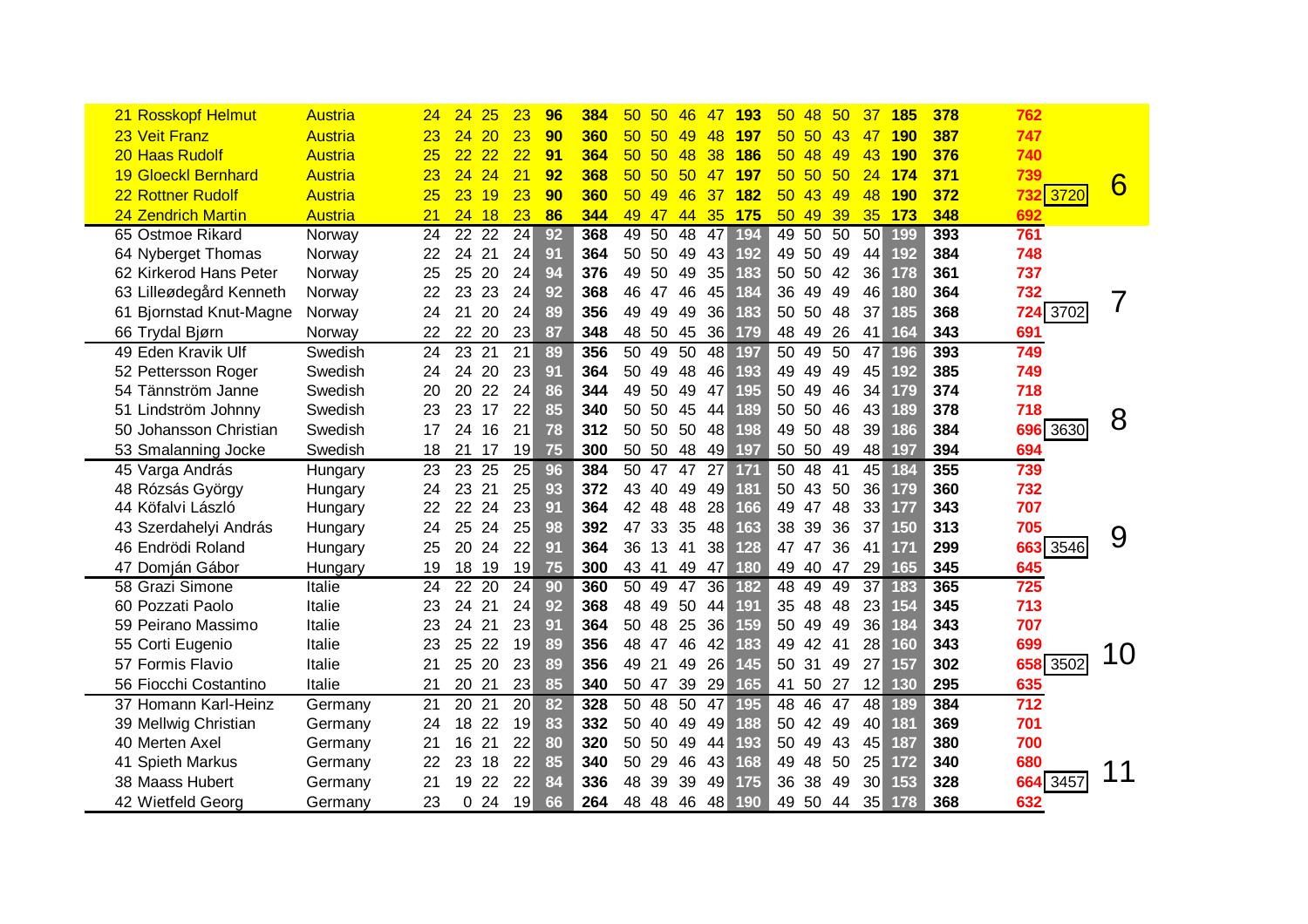| 70 Latici Iovan       | Romania |  | 22 23 23 24 92 368 49 34 50 43 176 49 48 45 30 172 348 |  |  |  |  |  |  | 716      |    |
|-----------------------|---------|--|--------------------------------------------------------|--|--|--|--|--|--|----------|----|
| 71 Losonczi Zoltan    | Romania |  | 23 19 22 22 86 344 47 28 47 32 154 48 29 31 31 139 293 |  |  |  |  |  |  | 637      |    |
| 69 Gabriel Gutui      | Romania |  | 23 23 20 22 88 352 39 41 36 26 142 48 32 27 16 123 265 |  |  |  |  |  |  | 617      |    |
| 72 Trif Rares         | Romania |  | 17 16 18 16 67 268 46 7 4 9 66 40 22 45 11 118 184     |  |  |  |  |  |  | 452      | 12 |
| 67 Bogdan Radu Flaviu | Romania |  | 18 22 18 21 79 316 35 20 32 17 104 0 0 16 0 16 120     |  |  |  |  |  |  | 436 2858 |    |
| 68 Claudiu Radu       | Romania |  | 21 18 19 19 77 308 25 7 37 9 78 0 0 0 0 0 78           |  |  |  |  |  |  | 386      |    |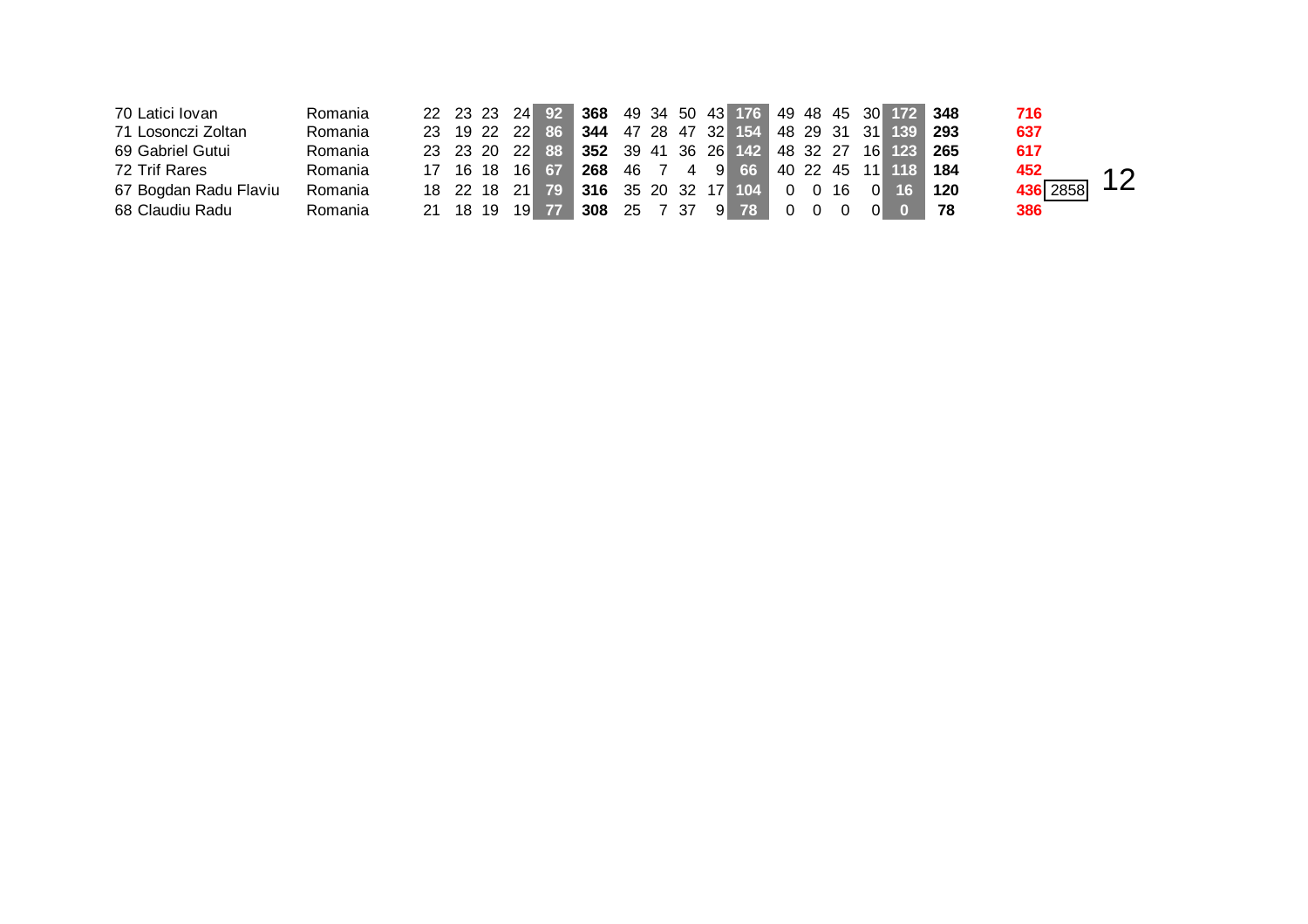|             | <b>INDIVIDUAL RIFLE</b>             |                          |          |                |                |           | 4th E FITASC CGS Ch 2011 |                |                |           |           |                |              |    |    | 2011.07.01.-03. |
|-------------|-------------------------------------|--------------------------|----------|----------------|----------------|-----------|--------------------------|----------------|----------------|-----------|-----------|----------------|--------------|----|----|-----------------|
| <b>Numb</b> | <b>Name</b>                         | team                     |          |                |                |           | Sum                      |                |                |           |           | Sum            |              |    |    |                 |
|             |                                     |                          | D1.      | F <sub>1</sub> | S <sub>1</sub> | <b>B1</b> | R <sub>1</sub>           | D <sub>2</sub> | F <sub>2</sub> | <b>S2</b> | <b>RB</b> | R <sub>2</sub> | <b>Total</b> |    |    | Placing         |
|             | 100 Taal Arles                      | Estonia                  | 50       | 50             | 48             | 48        | 196                      | 50             | 50             | 49        | 49        | 198            | 394          | 49 |    | 1               |
|             | 53 Smalanning Jocke                 | Swedish                  | 50       | 50             | 48             | 49        | 197                      | 50             | 50             | 49        | 48        | 197            | 394          | 46 |    | $\overline{2}$  |
|             | 65 Ostmoe Rikard                    | Norway                   | 49       | 50             | 48             | 47        | 194                      | 49             | 50             | 50        | 50        | 199            | 393          | 28 | 28 | 3               |
|             | 6 Ylijoki Juho                      | Finland                  | 50       | 50             | 49             | 47        | 196                      | 50             | 50             | 49        | 48        | 197            | 393          | 28 | 19 | 4               |
|             | 49 Eden Kravik Ulf                  | Swedish                  | 50       | 49             | 50             | 48        | 197                      | 50             | 49             | 50        | 47        | 196            | 393          | 26 |    | 5               |
|             | 135 Sadek Bostjan                   | Slovenia                 | 50       | 50             | 49             | 46        | 195                      | 49             | 50             | 49        | 50        | 198            | 393          | 26 |    | 5               |
|             | 11 Slechta Martin                   | Cseh Republic            | 50       | 50             | 50             | 48        | 198                      | 50             | 50             | 50<br>48  | 45        | 195            | 393          | 19 |    | 7               |
|             | 4 Makinen Kalle                     | Finland                  | 50       | 49             | 50             | 50        | 199                      | 50             | 48             | 50        | 47<br>42  | 193            | 392<br>391   |    |    | 8               |
|             | 18 Laska Róbert<br>33 Poltimäe Rivo | Slovakia                 | 49       | 50<br>49       | 50<br>50       | 50<br>48  | 199<br>197               | 50<br>49       | 50             | 48        | 46        | 192<br>193     | 390          |    |    | 9               |
|             | 103 Karhunen Pekka                  | Estonia<br>Finland       | 50<br>50 | 50             | 49             | 46        | 195                      | 50             | 50<br>50       | 50        | 45        | 195            | 390          |    |    | 10<br>10        |
|             | 3 Kuivas Jari                       | Finland                  | 50       | 49             | 47             | 47        | 193                      | 50             | 50             | 50        | 46        | 196            | 389          |    |    | 12              |
|             | 7 Buksa Jan                         |                          | 50       | 48             | 48             | 48        | 194                      | 49             | 49             | 48        | 48        | 194            | 388          |    |    | 13              |
|             | 1 Back Tobias                       | Cseh Republic<br>Finland | 49       | 48             | 47             | 47        | 191                      | 50             | 50             | 49        | 48        | 197            | 388          |    |    | 13              |
|             | 26 Kandare Damjan                   | Slovenia                 | 50       | 50             | 49             | 48        | 197                      | 50             | 49             | 49        | 43        | 191            | 388          |    |    | 13              |
|             | 23 Veit Franz                       | <b>Austria</b>           | 50       | 50             | 49             | 48        | 197                      | 50             | 50             | 43        | 47        | <b>190</b>     | 387          |    |    | 16              |
|             | 110 Visztricz Otto                  | Hungary                  | 49       | 47             | 50             | 50        | 196                      | 50             | 48             | 48        | 45        | 191            | 387          |    |    | 16              |
|             | 78 Wtodarczyk Remigiusz             | Polski                   | 50       | 50             | 47             | 45        | 192                      | 50             | 50             | 48        | 47        | 195            | 387          |    |    | 16              |
|             | 76 Hruska Pavel                     | Cseh Republic            | 48       | 48             | 48             | 50        | 194                      | 50             | 49             | 50        | 43        | 192            | 386          |    |    | 19              |
|             | 16 Nekoranec Igor                   | Slovakia                 | 49       | 50             | 50             | 48        | 197                      | 49             | 49             | 48        | 42        | 188            | 385          |    |    | 20              |
|             | 52 Pettersson Roger                 | Swedish                  | 50       | 49             | 48             | 46        | 193                      | 49             | 49             | 49        | 45        | 192            | 385          |    |    | 20              |
|             | 50 Johansson Christian              | Swedish                  | 50       | 50             | 50             | 48        | 198                      | 49             | 50             | 48        | 39        | 186            | 384          |    |    | 22              |
|             | 64 Nyberget Thomas                  | Norway                   | 50       | 50             | 49             | 43        | 192                      | 49             | 50             | 49        | 44        | 192            | 384          |    |    | 22              |
|             | 37 Homann Karl-Heinz                | Germany                  | 50       | 48             | 50             | 47        | 195                      | 48             | 46             | 47        | 48        | 189            | 384          |    |    | 22              |
|             | 17 Krchnary Peter                   | Slovakia                 | 50       | 50             | 48             | 36        | 184                      | 50             | 50             | 50        | 49        | 199            | 383          |    |    | 25              |
|             | 98 Eliasson Per-Ake                 | Sweden                   | 49       | 50             | 46             | 48        | 193                      | 49             | 48             | 45        | 48        | 190            | 383          |    |    | 25              |
|             | 89 Mäsiar Ladislav                  | Slovakia                 | 50       | 49             | 49             | 50        | 198                      | 49             | 50             | 50        | 36        | 185            | 383          |    |    | 25              |
|             | 14 Kocsis Viliam                    | Slovakia                 | 49       | 49             | 50             | 48        | 196                      | 50             | 39             | 48        | 49        | 186            | 382          |    |    | 28              |
|             | 15 Solnica Igor                     | Slovakia                 | 47       | 46             | 47             | 47        | 187                      | 50             | 49             | 50        | 46        | 195            | 382          |    |    | 28              |
|             | 131 Lipar Bostjan                   | Slovenia                 | 50       | 48             | 48             | 48        | 194                      | 50             | 48             | 48        | 42        | 188            | 382          |    |    | 28              |
|             | 35 Tamm Tauri                       | Estonia                  | 50       | 47             | 50             | 44        | 191                      | 50             | 47             | 48        | 45        | 190            | 381          |    |    | 31              |
|             | 36 Tihvan Veikko                    | Estonia                  | 50       | 42             | 49             | 47        | 188                      | 50             | 48             | 50        | 45        | 193            | 381          |    |    | 31              |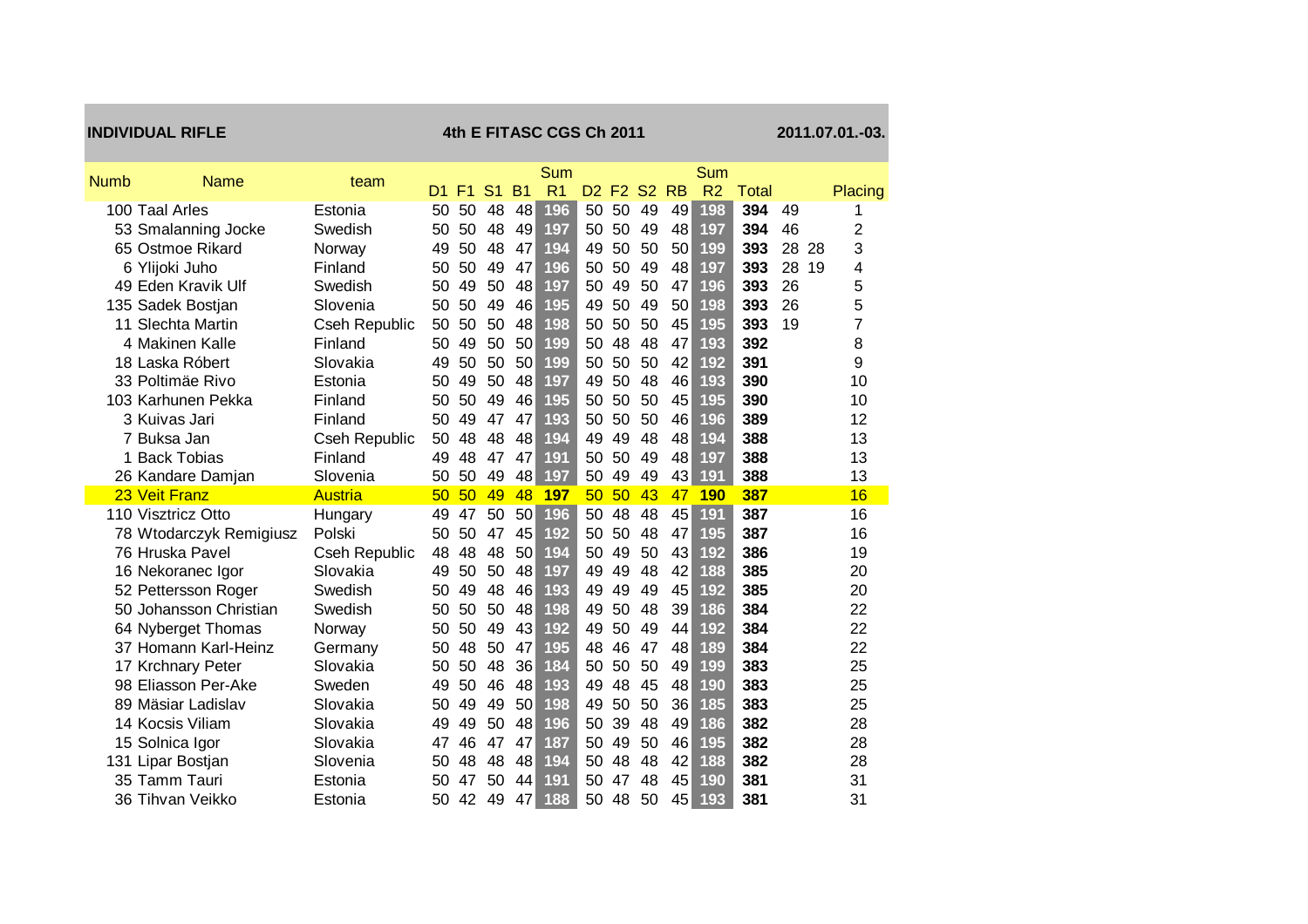| 82 Stanek Karel            | <b>Cseh Republic</b> |                 | 50 48 47 41    |     | 186             | 48 | 49    | 49       | 49  | 195             | 381 | 31 |
|----------------------------|----------------------|-----------------|----------------|-----|-----------------|----|-------|----------|-----|-----------------|-----|----|
| 40 Merten Axel             | Germany              |                 | 50 50 49 44    |     | 193             |    | 50 49 | 43       | 45  | 187             | 380 | 34 |
| 137 Piculin Igor           | Slovenia             |                 | 49 49 48 46    |     | 192             |    | 49 48 | 46       | 44  | 187             | 379 | 35 |
| 12 Zázvorka Pavel          | <b>Cseh Republic</b> | 49              | 48 41          | 48  | 186             |    | 49 49 | 48       | 47  | 193             | 379 | 35 |
| 51 Lindström Johnny        | Swedish              |                 | 50 50 45 44    |     | 189             |    | 50 50 | 46       | -43 | 189             | 378 | 35 |
| 104 Nydahl Mats            | Finland              | 50              | 49 47 43       |     | 189             |    | 49 49 | 47       | -44 | 189             | 378 | 35 |
| 81 Borak Ondrej            | <b>Cseh Republic</b> |                 | 48 50 50 47    |     | 195             |    | 50 50 | 49       | 34  | 183             | 378 | 35 |
| 9 Kotrc Karel              | Cseh Republic        |                 | 50 50 50 39    |     | 189             |    | 49 50 | 50       | 40  | 189             | 378 | 35 |
| 21 Rosskopf Helmut         | <b>Austria</b>       |                 |                |     | 50 50 46 47 193 |    |       |          |     | 50 48 50 37 185 | 378 | 35 |
| 83 Stanek Tomas            | <b>Cseh Republic</b> |                 | 49 50 38 48    |     | 185             |    | 50 50 | 49       | 44  | 193             | 378 | 35 |
| 25 Hlebs Matjaz            | Slovenia             |                 | 49 50 49       | -46 | 194             |    | 49 41 | 50       | -44 | 184             | 378 | 35 |
| 2 Kosamo Seppo             | Finland              | 48              | 49 48 38       |     | 183             |    |       | 50 50 47 | 47  | 194             | 377 | 44 |
| 27 Kersnik Mitja           | Slovenia             |                 | 50 50 50 47    |     | 197             |    | 50 49 | 48       | 33  | 180             | 377 | 44 |
| 13 Molnár Anton            | Slovakia             |                 | 50 49 49 46    |     | 194             |    |       | 48 42 48 | 44  | 182             | 376 | 46 |
| 20 Haas Rudolf             | <b>Austria</b>       |                 |                |     | 50 50 48 38 186 |    | 50 48 | 49       |     | 43 190          | 376 | 46 |
| 132 Kovacic Uros           | Slovenia             | 50              | 49<br>49       | 46  | 194             |    |       | 50 50 50 | 31  | 181             | 375 | 48 |
| 54 Tännström Janne         | Swedish              |                 | 49 50 49 47    |     | 195             |    | 50 49 | 46       | 34  | 179             | 374 | 49 |
| 86 Durík Jaroslav          | Slovakia             |                 | 49 48 49 44    |     | 190             |    | 50 49 | 45       | 40  | 184             | 374 | 49 |
| 8 Korinek Jindrich         | Cseh Republic        |                 | 46 50 47 47    |     | 190             |    | 50 48 | 49       | 37  | 184             | 374 | 49 |
| 29 Zehelj Dusan            | Slovenia             |                 | 50 50 40 46    |     | 186             |    |       | 50 50 46 | 42  | 188             | 374 | 49 |
| 75 Mahel Jindrich          | Cseh Republic        |                 | 50 50 49 49    |     | 198             |    |       | 50 40 50 | 36  | 176             | 374 | 49 |
| 106 Király Atilla          | Hungary              |                 | 50 49 48 45    |     | 192             |    |       | 49 43 50 | 39  | 181             | 373 | 54 |
| 97 Jonsson Svante          | Sweden               | 50              | 48 42 44       |     | 184             |    |       | 50 49 47 | 43  | 189             | 373 | 54 |
| 99 Roostfeldt Priit        | Estonia              | 49              | $50 \t48 \t43$ |     | <b>190</b>      |    |       | 50 43 50 | 40  | 183             | 373 | 54 |
| 30 Zupan Anton             | Slovenia             | 50              | 49 47 45       |     | 191             |    |       | 50 49 50 | 33  | 182             | 373 | 54 |
| 31 Kindsigo Kaupo          | Estonia              | 50              | 48 49          | 47  | 194             |    | 50 47 | 39       | 42  | 178             | 372 | 58 |
| 90 Kelecsényi Juraj        | Slovakia             | 50              | 50 36          | 45  | 181             |    | 49 47 | 49       |     | 46 191          | 372 | 58 |
| 22 Rottner Rudolf          | Austria              | 50 <sub>2</sub> | 49             | 46  | 37 182          |    | 50 43 | 49       |     | 48 190          | 372 | 58 |
| 121 Marchhart Roman        | Austria              | 49              | 49             | 49  | 44 191          | 49 | 48    | $-41$    |     | 42 180          | 371 | 61 |
| <b>126 Demmer Hubert</b>   | Austria              |                 |                |     | 47 49 48 44 188 |    |       | 50 49 49 |     | 35 183          | 371 | 61 |
| 5 Tossavainen Arto         | Finland              | 50              |                |     | 49 50 39 188    |    | 49 49 | 48       |     | 37 183          | 371 | 61 |
| 134 Finkst Miha            | Slovenia             |                 |                |     | 50 50 49 43 192 |    |       | 49 50 44 |     | 36 179          | 371 | 61 |
| <b>19 Gloeckl Bernhard</b> | Austria              |                 |                |     | 50 50 50 47 197 |    |       |          |     | 50 50 50 24 174 | 371 | 61 |
| 136 Urankar Dusan          | Slovenia             |                 |                |     | 43 50 50 44 187 |    | 49 49 | 48       |     | 37 183          | 370 | 66 |
| 133 Kandare Erik           | Slovenia             | 50              | 48 50 45       |     | 193             |    | 50 41 | 49       | 37  | 177             | 370 | 66 |
| 84 Bastl Vaclav            | Cseh Republic        | 48              | 50 45 37       |     | 180             |    |       | 50 50 45 |     | 44 189          | 369 | 68 |
| 39 Mellwig Christian       | Germany              |                 | 50 40 49       | -49 | 188             |    |       | 50 42 49 | 40  | 181             | 369 | 68 |
|                            |                      |                 |                |     |                 |    |       |          |     |                 |     |    |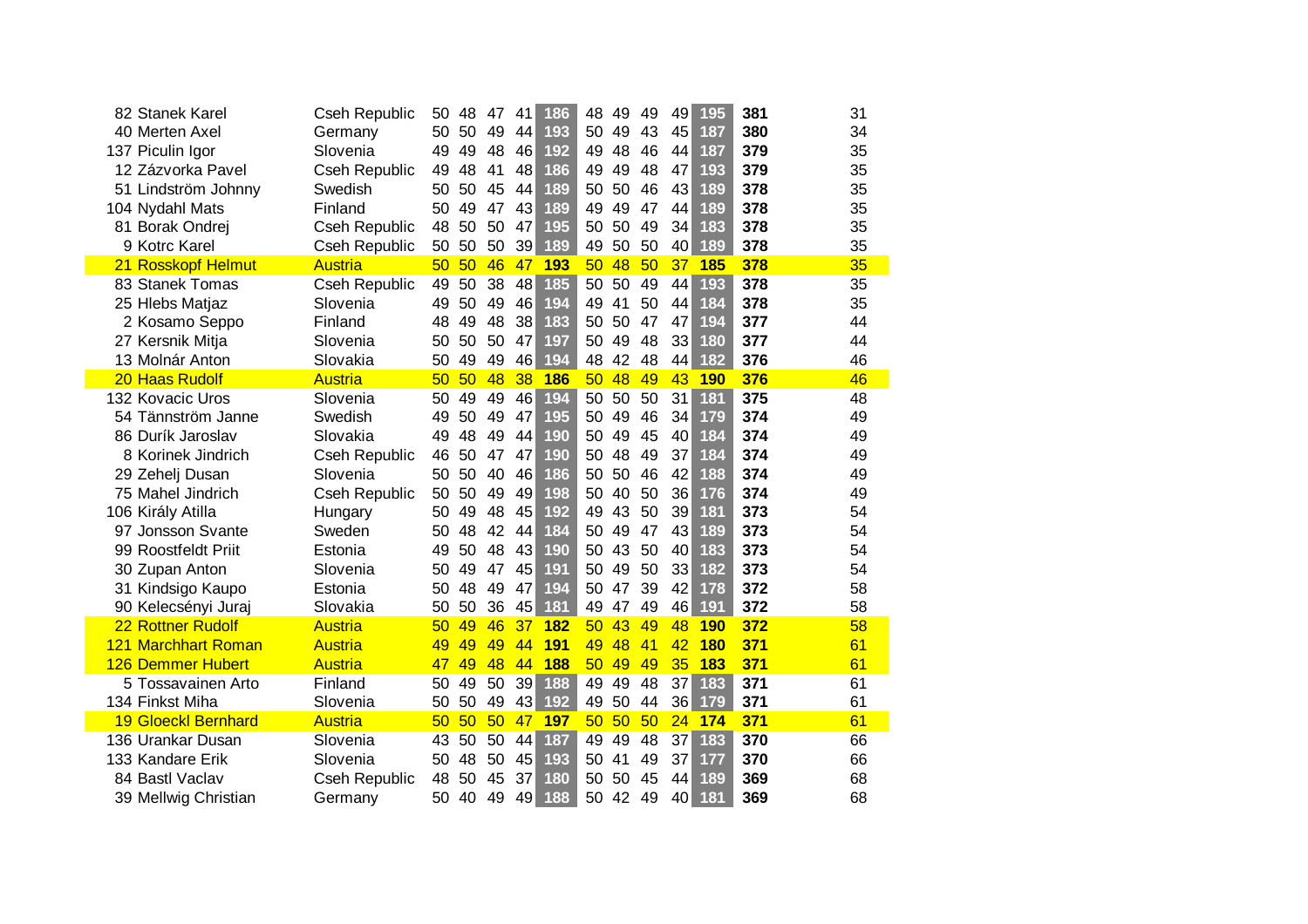| 95 Simonyi Ottó                      | Hungary              | 50       | 40       | 49       | 46       | 185               | 48       | 48       | 46       | 42              | 184        | 369        | 68       |
|--------------------------------------|----------------------|----------|----------|----------|----------|-------------------|----------|----------|----------|-----------------|------------|------------|----------|
| 107 Tóth Péter                       | Hungary              | 50       | 49       | 49       |          | 49 197            | 50       | 50       | 38       |                 | 33 171     | 368        | 71       |
| 124 Wagner Jürgen                    | <b>Austria</b>       | 48       | 43       | 48       | 42       | <b>181</b>        | 50       | 46       | 49       | 42              | 187        | 368        | 71       |
| 61 Bjornstad Knut-Magne              | Norway               | 49       | 49       | 49       | 36       | 183               | 50       | 50       | 48       | 37              | 185        | 368        | 71       |
| 102 Popp Aili                        | Estonia              | 50       | 50       | 49       | 41       | 190               | 45       | 50       | 48       | 35              | 178        | 368        | 71       |
| 42 Wietfeld Georg                    | Germany              | 48       | 48       | 46       | 48       | 190               | 49       | 50       | 44       | 35              | 178        | 368        | 71       |
| 113 Schreiner Károly                 | Hungary              | 48       | 50       | 42       | 43       | 183               | 49       | 49       | 49       | 37              | 184        | 367        | 76       |
| 10 Mrhalek Karel                     | <b>Cseh Republic</b> | 49       | 47       | 48       | 47       | 191               | 50       | 50       | 46       | 29              | 175        | 366        | 76       |
| 117 Genál Krisztián                  | Hungary              | 48       | 27       | 47       | 49       | 171               | 50       | 48       | 49       | 48              | 195        | 366        | 76       |
| 166 Papes Milan                      | Slovakia             | 49       | 32       | 48       | 47       | 176               | 49       | 48       | 50       | 43              | 190        | 366        | 76       |
| 129 Zettel Georg                     | <b>Austria</b>       | 50       | 50       | 47       | 38       | <b>185</b>        | 50       | 50       | 44       | 37              | <b>181</b> | 366        | 76       |
| 58 Grazi Simone                      | Italie               | 50       | 49       | 47       | 36       | 182               | 48       | 49       | 49       | 37              | 183        | 365        | 81       |
| 63 Lilleødegård Kenneth              | Norway               | 46       | 47       | 46       | 45       | 184               | 36       | 49       | 49       | 46              | 180        | 364        | 82       |
| 85 Horváth Jozef                     | Slovakia             | 48       | 47       | 47       | 41       | 183               | 50       | 47       | 43       | 40              | 180        | 363        | 83       |
| 74 Cech Antonin                      | Cseh Republic        | 48       | 49       | 49       | 47       | 193               | 39       | 48       | 50       | 33              | 170        | 363        | 83       |
| 28 Urbancic Bojan                    | Slovenia             | 50       | 34       | 47       | 45       | 176               | 50       | 47       | 43       | 45              | 185        | 361        | 85       |
| 62 Kirkerod Hans Peter               | Norway               | 49       | 50       | 49       | 35       | 183               | 50       | 50       | 42       | 36              | 178        | 361        | 85       |
| 73 Cech Petr                         | Cseh Republic        | 47       | 49       | 47       | 32       | 175               | 46       | 49       | 48       | 43              | 186        | 361        | 85       |
| 125 Zablacky Josef                   | <b>Austria</b>       | 49       | 48       | 47       | 46       | <b>190</b>        | 50       | 47       | 46       | 27 <sup>2</sup> | <b>170</b> | 360        | 88       |
| 48 Rózsás György                     | Hungary              | 43       | 40       | 49       | 49       | 181               | 50       | 43       | 50       | 36              | 179        | 360        | 88       |
| 165 Pandula Ivan<br>128 Zachs Franz  | Slovakia<br>Austria  | 49       | 50<br>50 | 50<br>43 | 48<br>40 | 197<br><b>182</b> | 48<br>50 | 30<br>48 | 48<br>49 | 37<br>28        | 163<br>175 | 360<br>357 | 88<br>91 |
| 34 Tamm Tauno                        | Estonia              | 49       | 48       | 48       | 46       | 192               | 48       | 38       | 30       | 47              | 163        | 355        | 92       |
|                                      |                      | 50       | 47       | 47       | 27       | 171               | 50       | 48       | 41       | 45              | 184        | 355        | 92       |
| 45 Varga András<br>138 Smrekar Peter | Hungary<br>Slovenia  | 50<br>43 | 50       | 40       | 40       | 173               | 49       | 49       | 49       | 34              | 181        | 354        | 94       |
| 122 Mayrhofer Johannes               | <b>Austria</b>       | 50       | 41       | 40       | 36       | <b>167</b>        | 49       | 50       | 48       | 38              | <b>185</b> | 352        | 95       |
| 139 Fehér Péter                      | Hungary              | 48       | 29       | 41       | 46       | 164               | 47       | 48       | 44       | 48              | 187        | 351        | 96       |
| 149 Sidi Péter                       | Hungary              | 50       | 38       | 50       | 48       | 186               | 50       | 43       | 42       | 28              | 163        | 349        | 97       |
| 70 Latici Iovan                      | Romania              | 49       | 34       | 50       | 43       | 176               | 49       | 48       | 45       | 30 <sup>2</sup> | 172        | 348        | 98       |
| 24 Zendrich Martin                   | <b>Austria</b>       | 49       | 47       | 44       | 35       | 175               | 50       | 49       | 39       | 35 <sup>2</sup> | 173        | 348        | 98       |
| 77 Cieplik Waldma                    | Polski               | 50       | 38       | 47       | 37       | 172               | 50       | 41       | 48       | 37              | 176        | 348        | 98       |
| 163 Schön Peter                      | <b>Austria</b>       | 50       | 34       | 45       | 26       | 155               | 50       | 46       | 48       | 47              | <b>191</b> | 346        | 101      |
| 47 Domján Gábor                      | Hungary              | 43       | 41       | 49       | 47       | 180               | 49       | 40       | 47       | 29              | 165        | 345        | 102      |
| 60 Pozzati Paolo                     | Italie               | 48       | 49       | 50       | 44       | 191               | 35       | 48       | 48       | 23              | 154        | 345        | 102      |
| 88 Líska Ján                         | Slovakia             | 46       | 46       | 48       | 42       | 182               | 48       | 37       | 46       | 30              | 161        | 343        | 104      |
| 152 Borsos Bence                     | Hungary              | 50       | 41       | 47       | 36       | 174               | 48       | 40       | 43       | 38              | 169        | 343        | 104      |
| 44 Köfalvi László                    | Hungary              | 42       | 48       | 48       | 28       | 166               | 49       | 47       | 48       | 33              | 177        | 343        | 104      |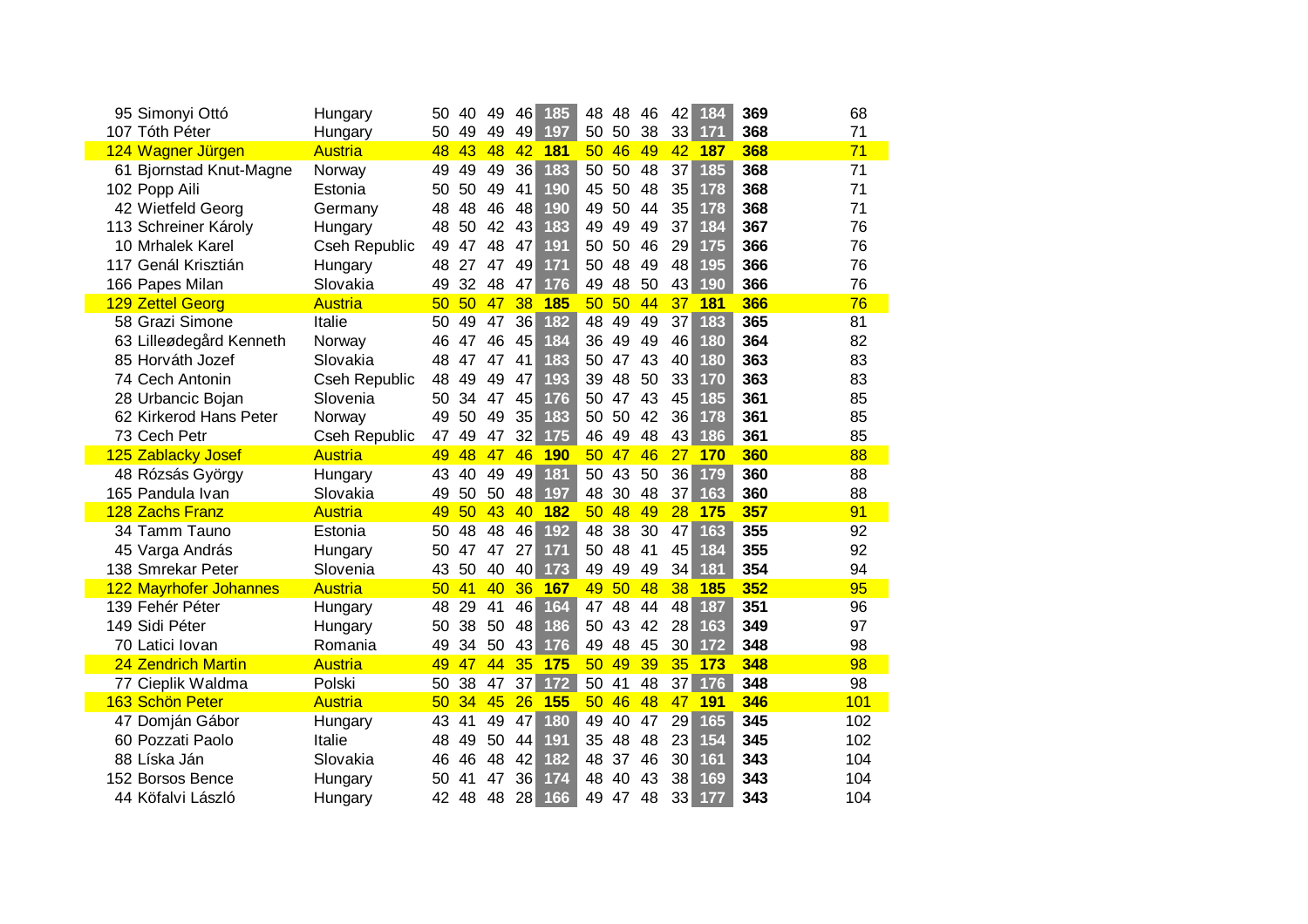| 66 Trydal Bjørn                 | Norway         | 48    | 45<br>50    | 36                    | 179        | 48    | 49       | 26       | 41              | 164    | 343 | 104        |
|---------------------------------|----------------|-------|-------------|-----------------------|------------|-------|----------|----------|-----------------|--------|-----|------------|
| 59 Peirano Massimo              | Italie         | 50 48 | 25          | 36                    | 159        | 50 49 |          | 49       | 36              | 184    | 343 | 104        |
| 114 Sipos Péter                 | Hungary        | 47 46 |             | 47<br>27              | 167        |       | 47 41    | 49       | 39 <sub>1</sub> | 176    | 343 | 104        |
| 55 Corti Eugenio                | Italie         | 48 47 | 46          | 42                    | 183        | 49 42 |          | 41       |                 | 28 160 | 343 | 104        |
| 123 Fritz Georg Paul            | <b>Austria</b> | 50 34 |             | 38 <sup>°</sup><br>42 | <b>164</b> | 50 49 |          | 38       |                 | 40 177 | 341 | 111        |
| 79 Nicol Patrizia               | Italie         |       | 48 47 47 40 |                       | 182        | 50 35 |          | 49       | 25              | 159    | 341 | 111        |
| 41 Spieth Markus                | Germany        | 50    | 29<br>46    | 43                    | 168        | 49 48 |          | 50       | 25              | 172    | 340 | 113        |
| 112 Sinkovic Danko              | Croatia        | 49 49 |             | 48<br>27              | 173        | 49 47 |          | 41       |                 | 27 164 | 337 | 114        |
| <b>130 Kraxner Alfred David</b> | <b>Austria</b> | 49 23 |             | 45 36                 | <b>153</b> | 46 40 |          | 50       |                 | 43 179 | 332 | <b>115</b> |
| 127 Hasanovic Jasmin            | Austria        | 46 43 |             | 40<br>26              | 155        |       | 50 47 37 |          |                 | 41 175 | 330 | 116        |
| 111 Matuska Pál                 | Hungary        | 49    | 49          | 50<br>35              | 183        | 45 39 |          | 49       |                 | 12 145 | 328 | 117        |
| 38 Maass Hubert                 | Germany        | 48    | 39<br>39    | 49                    | 175        | 36 38 |          | 49       | 30 <sup>1</sup> | 153    | 328 | 117        |
| 116 Kovács Ignác                | Hungary        | 50    | 49          | 43<br>29              | 171        | 50 38 |          | 35       | 33              | 156    | 327 | 119        |
| 119 Babos Imre                  | Hungary        | 47    | 19          | 42<br>-46             | 154        | 50 41 |          | 46       | 35              | 172    | 326 | 120        |
| 115 Györök Lajos                | Hungary        | 47    | 46<br>38    | 41                    | 172        |       | 38 37 45 |          | 32              | 152    | 324 | 121        |
| 105 Dobos Jozsef                | Hungary        | 49    | 46<br>40    | 44                    | 179        | 47 30 |          | 30       | 37              | 144    | 323 | 122        |
| 109 Togyer Imre                 | Hungary        | 49 48 |             | 43<br>27              | 167        | 49 47 |          | 26       |                 | 34 156 | 323 | 122        |
| 164 Nagy Werner                 | <b>Austria</b> | 47 37 |             | 48 27                 | <b>159</b> |       |          | 37 43 42 |                 | 40 162 | 321 | 124        |
| 155 Simonyi Tamás               | Hungary        | 33 38 |             | 47 28                 | 146        |       |          | 42 50 33 |                 | 43 168 | 314 | 125        |
| 43 Szerdahelyi András           | Hungary        | 47 33 |             | 35 48                 | 163        | 38 39 |          | 36       | 37 <sup>1</sup> | 150    | 313 | 126        |
| 144 Szabó Atilla                | Hungary        | 41    | 32          | 48 42                 | 163        |       |          | 49 47 27 | 27              | 150    | 313 | 126        |
| 87 Gesvandtner Tibor            | Slovakia       | 50    | 38          | 40<br>27              | 155        |       |          | 49 34 47 | 27              | 157    | 312 | 128        |
| 120 Szabó Barnabás              | Hungary        | 49    | 23          | 38<br>48              | 158        |       | 28 32 45 |          | 46              | 151    | 309 | 129        |
| 159 Bernáth József              | Hungary        | 46    | 40<br>48    | -45                   | 179        | 49 30 |          | 19       | 25              | 123    | 302 | 130        |
| 118 Gyöngyös István             | Hungary        | 42 34 |             | 45<br>31              | 152        | 36 47 |          | 30       | 37              | 150    | 302 | 130        |
| 57 Formis Flavio                | Italie         | 49    | 21          | 49<br>26              | 145        | 50 31 |          | 49       | 27              | 157    | 302 | 130        |
| 46 Endrödi Roland               | Hungary        | 36    | 13<br>41    | 38                    | 128        | 47 47 |          | 36       | 41              | 171    | 299 | 133        |
| 91 Tóth Emil                    | Hungary        | 50 41 | 46          | 26                    | 163        | 44 30 |          | 34       | 27              | 135    | 298 | 134        |
| 56 Fiocchi Costantino           | Italie         | 50    | 47<br>39    | 29                    | 165        | 41 50 |          | 27       | 12              | 130    | 295 | 135        |
| 71 Losonczi Zoltan              | Romania        | 47 28 |             | 47<br>32              | 154        | 48 29 |          | 31       | 31              | 139    | 293 | 136        |
| 92 Pletikoszity István          | Hungary        | 48    | 38<br>38    | 8                     | 132        | 47 36 |          | 42       | 30 <sup>1</sup> | 155    | 287 | 137        |
| 148 Sumbzky Gábor               | Hungary        | 47 28 |             | 47<br>35              | 157        | 49 28 |          | 26       | 14              | 117    | 274 | 138        |
| 32 Kuusmik Hannes               | Estonia        | 39    | 46<br>30    | 25                    | 140        | 40 23 |          | 39       | 31              | 133    | 273 | 139        |
| 140 Dabis László                | Hungary        | 46 43 |             | 47<br>31              | 167        | 10 15 |          | 36       | 44              | 105    | 272 | 140        |
| 94 Papp László                  | Hungary        | 39    | 31<br>39    | 26                    | 135        | 47 36 |          | 29       | 25              | 137    | 272 | 140        |
| 142 Kovács István               | Hungary        | 47    | 48<br>26    | 12                    | 133        | 46 35 |          | 48       | 8 <sup>2</sup>  | 137    | 270 | 142        |
| 96 Erdős Mihály                 | Hungary        | 48    | 36<br>43    | 22                    | 149        | 33    | 21       | 40       | 24              | 118    | 267 | 143        |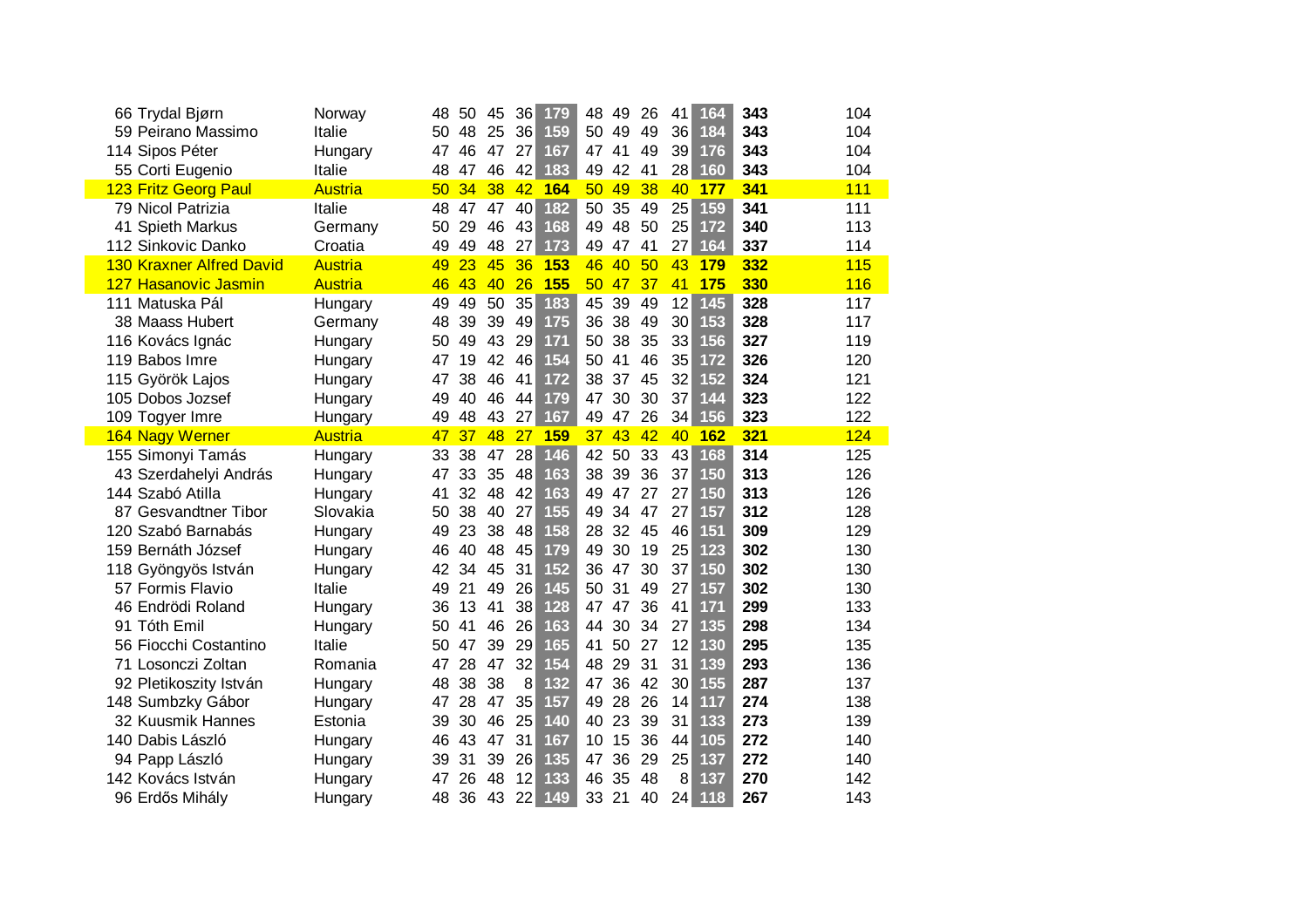| 69 Gabriel Gutui         | Romania | 39       | 41 | 36       | <b>26</b>       | 142      | 48       | 32       | 27       | 16              | 123      | 265 | 144 |
|--------------------------|---------|----------|----|----------|-----------------|----------|----------|----------|----------|-----------------|----------|-----|-----|
| 108 Juhász Lenke         | Hungary | 49       | 31 | 38       | 25              | 143      | 44       | 13       | 25       | 33              | 115      | 258 | 145 |
| 80 Erisi Ernesto         | Italie  | 50       | 29 | 37       | 38              | 154      | $\Omega$ | 47       | 38       | 17              | 102      | 256 | 146 |
| 156 Fülöp Zoltán         | Hungary | 41       | 18 | 20       | 44              | 123      | 41       | 29       | 38       | 23              | 131      | 254 | 147 |
| 150 Halmos Pál           | Hungary | 47       | 33 | 44       | 13              | 137      | 20       | 36       | 45       | 14              | 115      | 252 | 148 |
| 147 Gonda Atilla         | Hungary | 38       | 28 | 30       | 18              | 114      | 41       | 27       | 45       | 23              | 136      | 250 | 149 |
| 141 Hári Béla            | Hungary | 38       | 9  | 36       | 34              | 117      | 20       | 21       | 42       | 44              | 127      | 244 | 150 |
| 153 Zsarnai István jun   | Hungary | 35       | 29 | 28       | 13              | 105      | 37       | 21       | 37       | 24              | 119      | 224 | 151 |
| 158 Szabó János          | Hungary | 32       | 39 | $\Omega$ | 17              | 88       | 48       | 30       | 32       | 10 <sup>1</sup> | 120      | 208 | 152 |
| 145 Gazdig Bálint        | Hungary | 39       | 17 | 40       | 21              | 117      | 37       | 14       | 15       | 24              | 90       | 207 | 153 |
| 157 Szabó Krisztina      | Hungary | 31       | 27 | 20       | 36 <sup>2</sup> | 114      | 29       | 32       | 18       | 11              | 90       | 204 | 154 |
| 143 Szabó Kálmán         | Hungary | 46       | 9  | 32       | 18              | 105      | 32       | 9        | 31       | 13              | 85       | 190 | 155 |
| 151 Sándor Adrien        | Hungary | 28       | 27 | 20       | 9               | 84       | 47       | 18       | 28       | 13              | 106      | 190 | 155 |
| 72 Trif Rares            | Romania | 46       | 7  | 4        | 9               | 66       | 40       | 22       | 45       | 11              | 118      | 184 | 157 |
| 160 Nagy Varga Géza      | Hungary | 31       | 22 | 36       | 29              | 118      | 34       |          | 8        | 20              | 63       | 181 | 158 |
| 93 Sándor János          | Hungary | 36       | 27 | 41       | 15              | 119      | $\Omega$ | 17       | $\Omega$ | 31              | 48       | 167 | 159 |
| 146 Juhász Atilla        | Hungary | 48       | 2  | 11       | 19              | 80       | 10       | 13       | 9        | 18              | 50       | 130 | 160 |
| Bogdan Radu Flaviu<br>67 | Romania | 35       | 20 | 32       | 17              | 104      | 0        | $\Omega$ | 16       | 0               | 16       | 120 | 161 |
| 154 Zarándi Jozsef       | Hungary | 41       | 19 | 20       | 24              | 104      | 0        | 0        | 0        | 0               | $\bf{0}$ | 104 | 162 |
| 68 Claudiu Radu          | Romania | 25       | 7  | 37       | 9               | 78       | 0        | $\Omega$ | $\Omega$ | $\Omega$        | $\bf{0}$ | 78  | 163 |
| 101 Tooming Andres       | Estonia | $\Omega$ | 0  | $\Omega$ | 0               | $\bf{0}$ | $\Omega$ | 0        | 0        | 0               | 01       | 0   | 164 |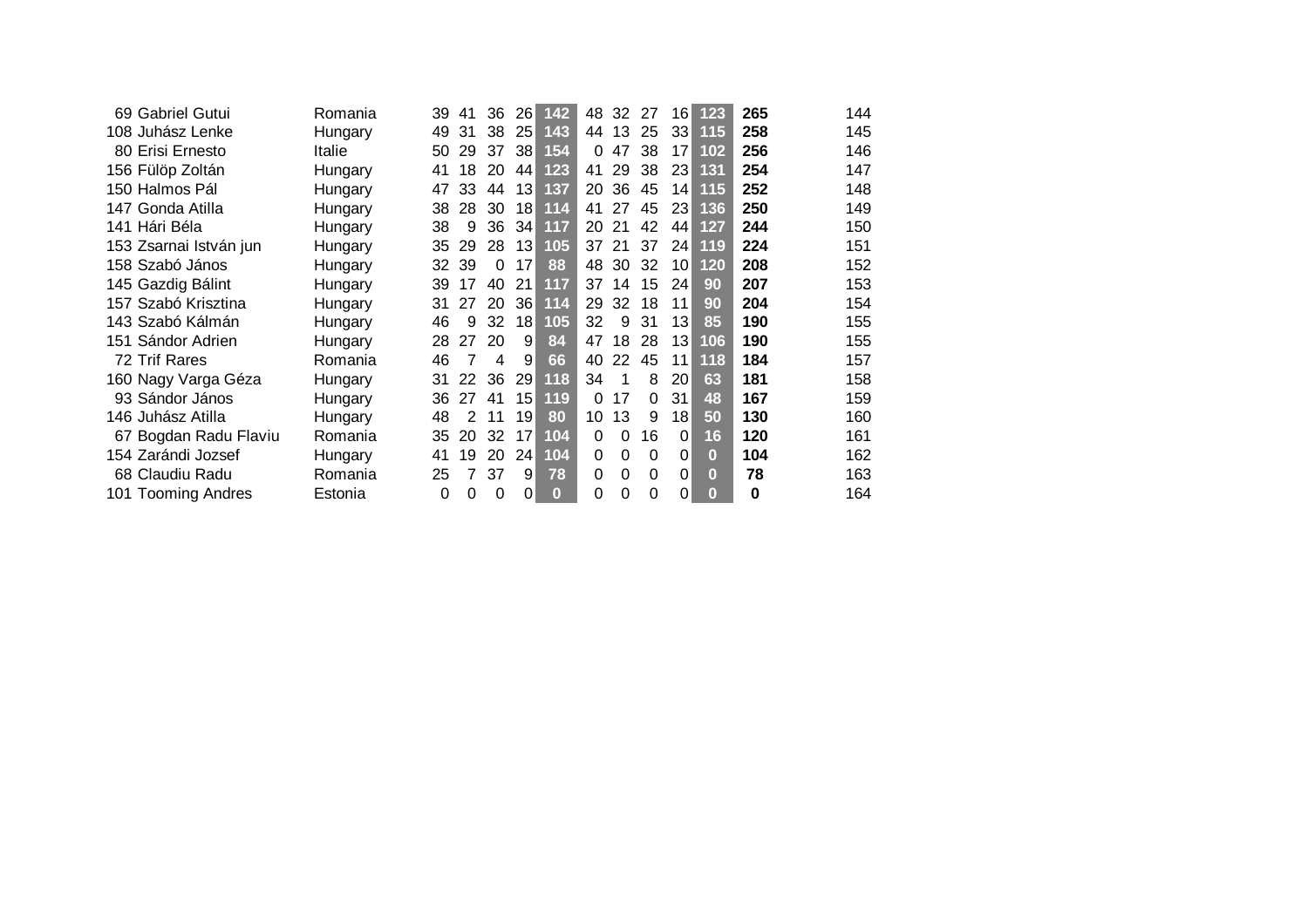| <b>TEAM RIFLE</b> |                                    |                            |             |          |                      |                 | 4th E FITASC CGS Ch 2011 |                                     |          |                 |                 |                       |                     |              | 2011.07.01.-03. |
|-------------------|------------------------------------|----------------------------|-------------|----------|----------------------|-----------------|--------------------------|-------------------------------------|----------|-----------------|-----------------|-----------------------|---------------------|--------------|-----------------|
| <b>Numb</b>       | <b>Name</b>                        | team                       |             |          |                      |                 | Sum                      |                                     |          |                 |                 | Sum Sum               |                     |              |                 |
|                   | 6 Ylijoki Juho                     | Finland                    | D1 F1<br>50 | 50       | S <sub>1</sub><br>49 | <b>B1</b><br>47 | R <sub>1</sub><br>196    | D <sub>2</sub> F <sub>2</sub><br>50 | 50       | <b>S2</b><br>49 | <b>RB</b><br>48 | R <sub>2</sub><br>197 | $\mathsf{R}$<br>393 | <b>Total</b> | Placing         |
|                   | 4 Makinen Kalle                    | Finland                    | 50          | 49       | 50                   | 50              | 199                      | 50                                  | 48       | 48              | 47              | 193                   | 392                 |              |                 |
|                   | 3 Kuivas Jari                      | Finland                    | 50          | 49       | 47                   | 47              | 193                      | 50                                  | 50       | 50              | 46              | 196                   | 389                 |              |                 |
|                   | 1 Back Tobias                      | Finland                    | 49          | 48       | 47                   | 47              | 191                      | 50                                  | 50       | 49              | 48              | 197                   | 388                 |              |                 |
|                   | 2 Kosamo Seppo                     | Finland                    | 48          | 49       | 48                   | 38              | 183                      | 50                                  | 50       | 47              | 47              | 194                   | 377                 | 1939         | 1               |
|                   | 5 Tossavainen Arto                 | Finland                    | 50          | 49       | 50                   | 39              | 188                      | 49                                  | 49       | 48              | 37              | 183                   | 371                 |              |                 |
|                   | 53 Smalanning Jocke                | Swedish                    | 50          | 50       | 48                   | 49              | 197                      | 50                                  | 50       | 49              | 48              | 197                   | 394                 |              |                 |
|                   | 49 Eden Kravik Ulf                 | Swedish                    | 50          | 49       | 50                   | 48              | 197                      | 50                                  | 49       | 50              | 47              | 196                   | 393                 |              |                 |
|                   | 52 Pettersson Roger                | Swedish                    | 50          | 49       | 48                   | 46              | 193                      | 49                                  | 49       | 49              | 45              | 192                   | 385                 |              |                 |
|                   | 50 Johansson Christian             | Swedish                    | 50          | 50       | 50                   | 48              | 198                      | 49                                  | 50       | 48              | 39              | 186                   | 384                 |              | 2               |
|                   | 51 Lindström Johnny                | Swedish                    | 50          | 50       | 45                   | 44              | 189                      | 50                                  | 50       | 46              | 43              | 189                   | 378                 | 1934         |                 |
|                   | 54 Tännström Janne                 | Swedish                    | 49          | 50       | 49                   | 47              | 195                      | 50                                  | 49       | 46              | 34              | 179                   | 374                 |              |                 |
|                   | 18 Laska Róbert                    | Slovakia                   | 49          | 50       | 50                   | 50              | 199                      | 50                                  | 50       | 50              | 42              | 192                   | 391                 |              |                 |
|                   | 16 Nekoranec Igor                  | Slovakia                   | 49          | 50       | 50                   | 48              | 197                      | 49                                  | 49       | 48              | 42              | 188                   | 385                 |              |                 |
|                   | 17 Krchnary Peter                  | Slovakia                   | 50          | 50       | 48                   | 36              | 184                      | 50                                  | 50       | 50              | 49              | 199                   | 383                 |              |                 |
|                   | 14 Kocsis Viliam                   | Slovakia                   | 49          | 49       | 50                   | 48              | 196                      | 50                                  | 39       | 48              | 49              | 186                   | 382                 |              | З               |
|                   | 15 Solnica Igor                    | Slovakia                   | 47          | 46       | 47                   | 47              | 187                      | 50                                  | 49       | 50              | 46              | 195                   | 382                 | 1923         |                 |
|                   | 13 Molnár Anton                    | Slovakia                   | 50          | 49       | 49                   | 46              | 194                      | 48                                  | 42       | 48              | 44              | 182                   | 376                 |              |                 |
|                   | 11 Slechta Martin                  | Cseh Repu 50               |             | 50       | 50                   | 48              | 198                      | 50                                  | 50       | 50              | 45              | 195                   | 393                 |              |                 |
|                   | 7 Buksa Jan                        | Cseh Repu 50               |             | 48       | 48                   | 48              | 194                      | 49                                  | 49       | 48              | 48              | 194                   | 388                 |              |                 |
|                   | 12 Zázvorka Pavel                  | Cseh Repu 49               |             | 48       | 41                   | 48              | 186                      | 49                                  | 49       | 48              | 47              | 193                   | 379                 |              |                 |
|                   | 9 Kotrc Karel                      | Cseh Repu 50               |             | 50       | 50                   | 39              | 189                      | 49                                  | 50       | 50              | 40              | 189                   | 378                 |              | 4               |
|                   | 8 Korinek Jindrich                 | Cseh Repu 46               |             | 50       | 47                   | 47              | 190                      | 50                                  | 48       | 49              | 37              | 184                   | 374                 | 1912         |                 |
|                   | 10 Mrhalek Karel                   | Cseh Repu 49 47            |             |          | 48                   | 47              | 191                      | 50                                  | 50       | 46              | 29              | 175                   | 366                 |              |                 |
|                   | 26 Kandare Damjan                  | Slovenia                   | 50          | 50       | 49                   | 48              | 197                      | 50                                  | 49       | 49              | 43              | 191                   | 388                 |              |                 |
|                   | 25 Hlebs Matjaz                    | Slovenia                   | 49          | 50       | 49                   | 46              | 194                      | 49                                  | 41       | 50              | 44              | 184                   | 378                 |              |                 |
|                   | 27 Kersnik Mitja                   | Slovenia                   | 50          | 50       | 50                   | 47              | 197                      | 50                                  | 49       | 48              | 33              | 180                   | 377                 |              |                 |
|                   | 29 Zehelj Dusan                    | Slovenia                   | 50          | 50       | 40                   | 46              | 186                      | 50                                  | 50       | 46              | 42              | 188                   | 374                 |              | 5               |
|                   | 30 Zupan Anton                     | Slovenia                   | 50          | 49       | 47                   | 45              | 191                      | 50                                  | 49       | 50              | 33              | 182                   | 373                 | 1890         |                 |
|                   | 28 Urbancic Bojan<br>23 Veit Franz | Slovenia<br><b>Austria</b> | 50<br>50    | 34<br>50 | 47<br>49             | 45<br>48        | 176<br>197               | 50<br>50                            | 47<br>50 | 43<br>43        | 45<br>47        | 185<br><b>190</b>     | 361<br>387          |              |                 |
|                   | 21 Rosskopf Helmut                 |                            | 50          | 50       | 46                   | 47              | 193                      | 50                                  | 48       | 50              | 37              | <b>185</b>            | 378                 |              |                 |
|                   |                                    | Austria                    |             |          |                      |                 |                          |                                     |          |                 |                 |                       |                     |              |                 |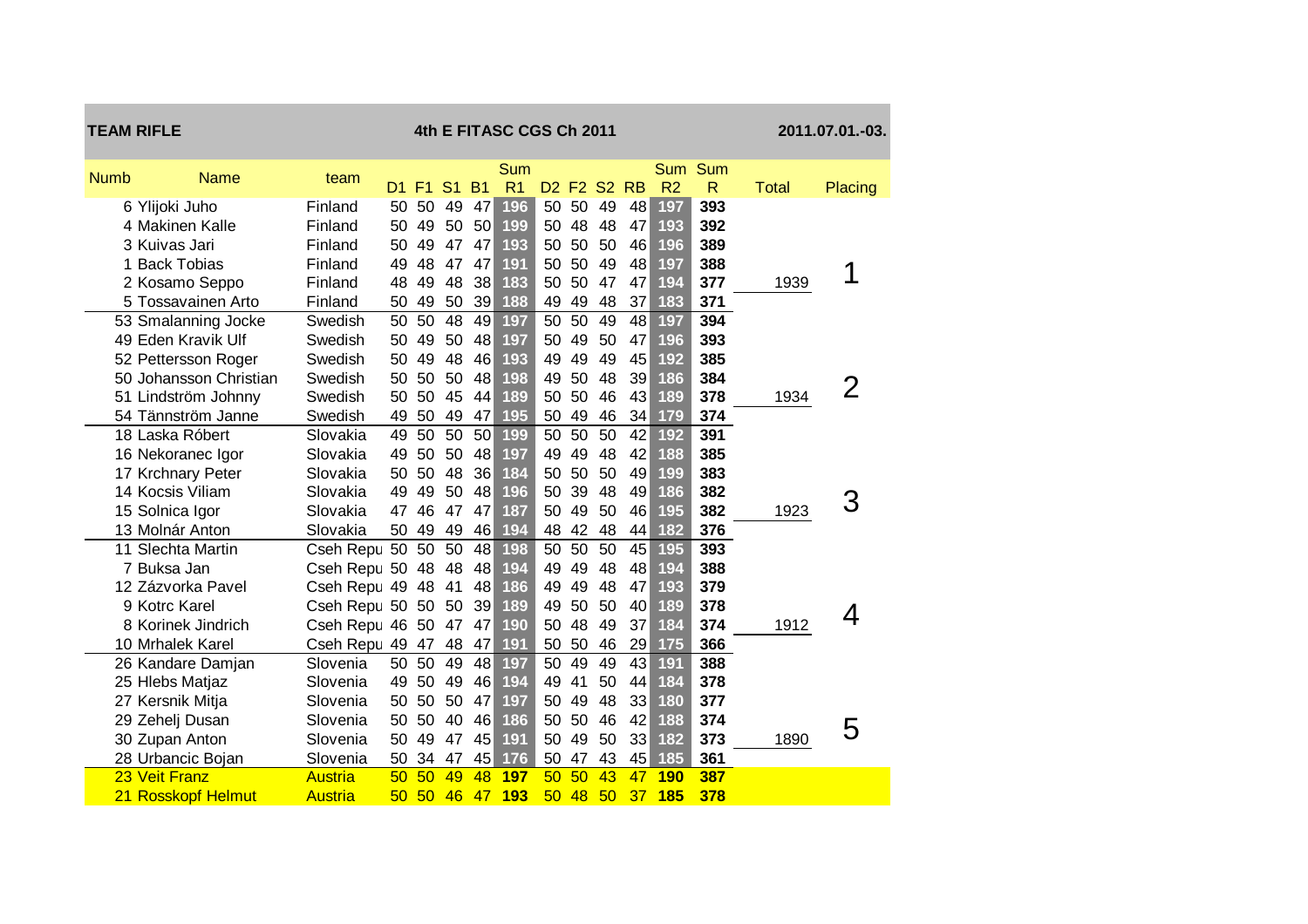| 20 Haas Rudolf             | <b>Austria</b> | 50 | 50 | 48 | 38  | <b>186</b> | 50 | 48 | 49 | 43 | <b>190</b> | 376 |      |    |
|----------------------------|----------------|----|----|----|-----|------------|----|----|----|----|------------|-----|------|----|
| 22 Rottner Rudolf          | <b>Austria</b> | 50 | 49 | 46 | 37  | <b>182</b> | 50 | 43 | 49 | 48 | <b>190</b> | 372 |      |    |
| <b>19 Gloeckl Bernhard</b> | <b>Austria</b> | 50 | 50 | 50 | -47 | <b>197</b> | 50 | 50 | 50 | 24 | 174        | 371 | 1884 | 6  |
| 24 Zendrich Martin         | <b>Austria</b> | 49 | 47 | 44 | 35  | 175        | 50 | 49 | 39 | 35 | 173        | 348 |      |    |
| 33 Poltimäe Rivo           | Estonia        | 50 | 49 | 50 | 48  | 197        | 49 | 50 | 48 | 46 | 193        | 390 |      |    |
| 35 Tamm Tauri              | Estonia        | 50 | 47 | 50 | 44  | 191        | 50 | 47 | 48 | 45 | 190        | 381 |      |    |
| 36 Tihvan Veikko           | Estonia        | 50 | 42 | 49 | 47  | 188        | 50 | 48 | 50 | 45 | 193        | 381 |      |    |
| 31 Kindsigo Kaupo          | Estonia        | 50 | 48 | 49 | 47  | 194        | 50 | 47 | 39 | 42 | 178        | 372 |      |    |
| 34 Tamm Tauno              | Estonia        | 50 | 48 | 48 | 46  | 192        | 48 | 38 | 30 | 47 | 163        | 355 | 1879 |    |
| 32 Kuusmik Hannes          | Estonia        | 39 | 30 | 46 | 25  | 140        | 40 | 23 | 39 | 31 | 133        | 273 |      |    |
| 65 Ostmoe Rikard           | Norway         | 49 | 50 | 48 | 47  | 194        | 49 | 50 | 50 | 50 | 199        | 393 |      |    |
| 64 Nyberget Thomas         | Norway         | 50 | 50 | 49 | 43  | 192        | 49 | 50 | 49 | 44 | 192        | 384 |      |    |
| 61 Bjornstad Knut-Magne    | Norway         | 49 | 49 | 49 | 36  | 183        | 50 | 50 | 48 | 37 | 185        | 368 |      |    |
| 63 Lilleødegård Kenneth    | Norway         | 46 | 47 | 46 | 45  | 184        | 36 | 49 | 49 | 46 | 180        | 364 |      | 8  |
| 62 Kirkerod Hans Peter     | Norway         | 49 | 50 | 49 | 35  | 183        | 50 | 50 | 42 | 36 | 178        | 361 | 1870 |    |
| 66 Trydal Bjørn            | Norway         | 48 | 50 | 45 | 36  | 179        | 48 | 49 | 26 | 41 | 164        | 343 |      |    |
| 37 Homann Karl-Heinz       | Germany        | 50 | 48 | 50 | 47  | 195        | 48 | 46 | 47 | 48 | 189        | 384 |      |    |
| 40 Merten Axel             | Germany        | 50 | 50 | 49 | 44  | 193        | 50 | 49 | 43 | 45 | 187        | 380 |      |    |
| 39 Mellwig Christian       | Germany        | 50 | 40 | 49 | 49  | 188        | 50 | 42 | 49 | 40 | 181        | 369 |      |    |
| 42 Wietfeld Georg          | Germany        | 48 | 48 | 46 | 48  | 190        | 49 | 50 | 44 | 35 | 178        | 368 |      | 9  |
| 41 Spieth Markus           | Germany        | 50 | 29 | 46 | 43  | 168        | 49 | 48 | 50 | 25 | 172        | 340 | 1841 |    |
| 38 Maass Hubert            | Germany        | 48 | 39 | 39 | 49  | 175        | 36 | 38 | 49 | 30 | 153        | 328 |      |    |
| 48 Rózsás György           | Hungary        | 43 | 40 | 49 | 49  | 181        | 50 | 43 | 50 | 36 | 179        | 360 |      |    |
| 45 Varga András            | Hungary        | 50 | 47 | 47 | 27  | 171        | 50 | 48 | 41 | 45 | 184        | 355 |      |    |
| 47 Domján Gábor            | Hungary        | 43 | 41 | 49 | 47  | 180        | 49 | 40 | 47 | 29 | 165        | 345 |      |    |
| 44 Köfalvi László          | Hungary        | 42 | 48 | 48 | 28  | 166        | 49 | 47 | 48 | 33 | 177        | 343 |      | 10 |
| 43 Szerdahelyi András      | Hungary        | 47 | 33 | 35 | 48  | 163        | 38 | 39 | 36 | 37 | 150        | 313 | 1716 |    |
| 46 Endrödi Roland          | Hungary        | 36 | 13 | 41 | 38  | 128        | 47 | 47 | 36 | 41 | 171        | 299 |      |    |
| 58 Grazi Simone            | Italie         | 50 | 49 | 47 | 36  | 182        | 48 | 49 | 49 | 37 | 183        | 365 |      |    |
| 60 Pozzati Paolo           | Italie         | 48 | 49 | 50 | 44  | 191        | 35 | 48 | 48 | 23 | 154        | 345 |      |    |
| 59 Peirano Massimo         | Italie         | 50 | 48 | 25 | 36  | 159        | 50 | 49 | 49 | 36 | 184        | 343 |      |    |
| 55 Corti Eugenio           | Italie         | 48 | 47 | 46 | 42  | 183        | 49 | 42 | 41 | 28 | 160        | 343 |      |    |
| 57 Formis Flavio           | Italie         | 49 | 21 | 49 | 26  | 145        | 50 | 31 | 49 | 27 | 157        | 302 | 1698 |    |
| 56 Fiocchi Costantino      | Italie         | 50 | 47 | 39 | 29  | 165        | 41 | 50 | 27 | 12 | 130        | 295 |      |    |
| 70 Latici Iovan            | Romania        | 49 | 34 | 50 | 43  | 176        | 49 | 48 | 45 | 30 | 172        | 348 |      |    |
| Losonczi Zoltan<br>71      | Romania        | 47 | 28 | 47 | 32  | 154        | 48 | 29 | 31 | 31 | 139        | 293 |      |    |
| 69 Gabriel Gutui           | Romania        | 39 | 41 | 36 | 26  | 142        | 48 | 32 | 27 | 16 | 123        | 265 |      |    |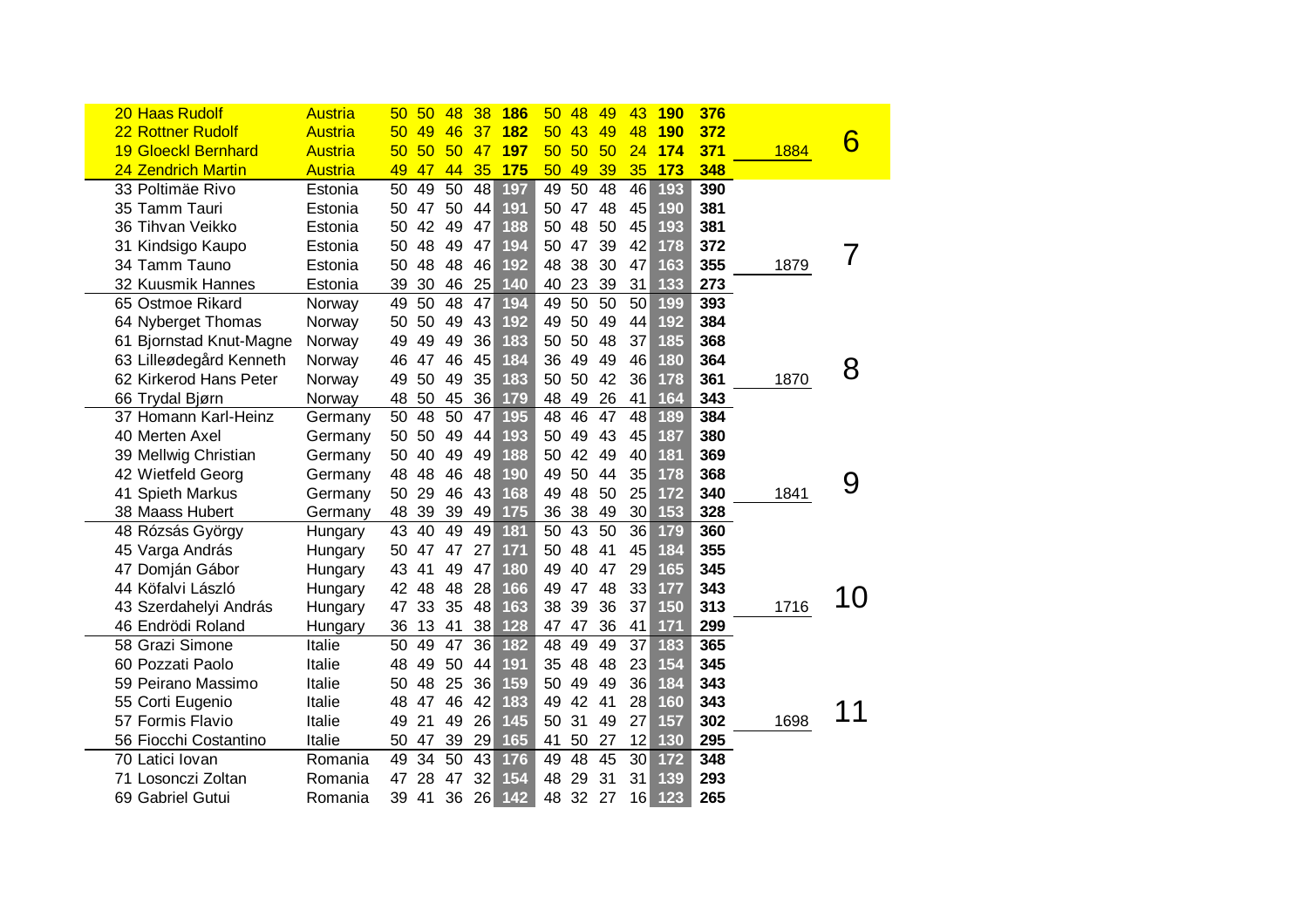| 72 Trif Rares         | Romania 46 7 4 9 66 40 22 45 11 118 184 |  |  |  |  |  |      |  |
|-----------------------|-----------------------------------------|--|--|--|--|--|------|--|
| 67 Bogdan Radu Flaviu | Romania 35 20 32 17 104 0 0 16 0 16 120 |  |  |  |  |  | 1210 |  |
| 68 Claudiu Radu       | Romania 25 7 37 9 78 0 0 0 0 0 78       |  |  |  |  |  |      |  |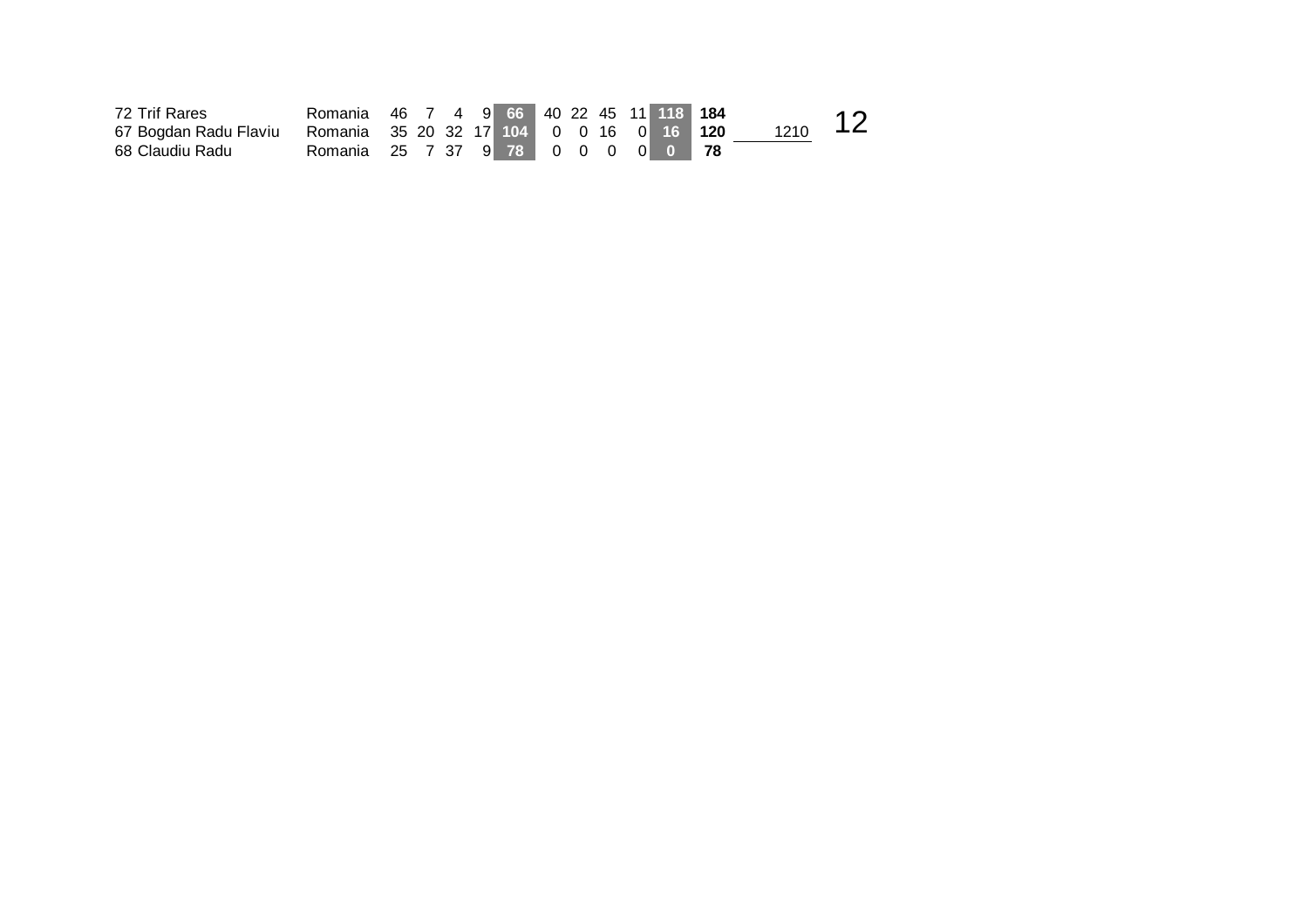| <b>INDIVIDUAL SHOTGUN</b>  |                      | 4th E FITASC CGS Ch 2011 | 2011.07.01.-03. |     |     |      |              |    |                |
|----------------------------|----------------------|--------------------------|-----------------|-----|-----|------|--------------|----|----------------|
| <b>Name</b><br><b>Numb</b> | team                 | tr <sub>1</sub>          | kv <sub>1</sub> | tr2 | kv2 | Clay | <b>Total</b> |    | Placing        |
| 43 Szerdahelyi András      | Hungary              | 24                       | 25              | 24  | 25  | 98   | 392          | 23 |                |
| 12 Zázvorka Pavel          | Cseh Republic        | 24                       | 25              | 25  | 24  | 98   | 392          | 22 | 2              |
| 34 Tamm Tauno              | Estonia              | 25                       | 25              | 24  | 24  | 98   | 392          | 16 | 3              |
| 45 Varga András            | Hungary              | 23                       | 23              | 25  | 25  | 96   | 384          |    | 4              |
| 2 Kosamo Seppo             | Finland              | 24                       | 23              | 24  | 25  | 96   | 384          |    | 4              |
| 21 Rosskopf Helmut         | Austria              | 24                       | 24              | 25  | 23  | 96   | 384          |    | $\overline{4}$ |
| 28 Urbancic Bojan          | Slovenia             | 24                       | 25              | 23  | 24  | 96   | 384          |    | 4              |
| 8 Korinek Jindrich         | Cseh Republic        | 23                       | 25              | 23  | 25  | 96   | 384          |    | 4              |
| 93 Sándor János            | Hungary              | 25                       | 23              | 24  | 24  | 96   | 384          |    | 4              |
| 14 Kocsis Viliam           | Slovakia             | 24                       | 23              | 25  | 24  | 96   | 384          |    | 4              |
| 15 Solnica Igor            | Slovakia             | 23                       | 24              | 25  | 24  | 96   | 384          |    | 4              |
| 122 Mayrhofer Johannes     | <b>Austria</b>       | 24                       | 24              | 24  | 24  | 96   | 384          |    | $\overline{4}$ |
| 78 Wtodarczyk Remigiusz    | Polski               | 25                       | 24              | 21  | 25  | 95   | 380          |    | 13             |
| 3 Kuivas Jari              | Finland              | 24                       | 25              | 22  | 24  | 95   | 380          |    | 13             |
| 13 Molnár Anton            | Slovakia             | 24                       | 23              | 24  | 24  | 95   | 380          |    | 13             |
| 137 Piculin Igor           | Slovenia             | 24                       | 22              | 25  | 24  | 95   | 380          |    | 13             |
| 62 Kirkerod Hans Peter     | Norway               | 25                       | 25              | 20  | 24  | 94   | 376          |    | 17             |
| 16 Nekoranec Igor          | Slovakia             | 24                       | 23              | 24  | 23  | 94   | 376          |    | 17             |
| 17 Krchnary Peter          | Slovakia             | 25                       | 22              | 24  | 23  | 94   | 376          |    | 17             |
| 31 Kindsigo Kaupo          | Estonia              | 22                       | 25              | 22  | 25  | 94   | 376          |    | 17             |
| 36 Tihvan Veikko           | Estonia              | 23                       | 24              | 22  | 25  | 94   | 376          |    | 17             |
| 48 Rózsás György           | Hungary              | 24                       | 23              | 21  | 25  | 93   | 372          |    | 22             |
| 165 Pandula Ivan           | Slovakia             | 23                       | 22              | 23  | 25  | 93   | 372          |    | 22             |
| 26 Kandare Damjan          | Slovenia             | 24                       | 21              | 24  | 24  | 93   | 372          |    | 22             |
| 129 Zettel Georg           | <b>Austria</b>       | 25                       | 22              | 23  | 23  | 93   | 372          |    | 22             |
| 84 Bastl Vaclav            | <b>Cseh Republic</b> | 25                       | 20              | 23  | 25  | 93   | 372          |    | 22             |
| 82 Stanek Karel            | Cseh Republic        | 24                       | 24              | 24  | 21  | 93   | 372          |    | 22             |
| 10 Mrhalek Karel           | Cseh Republic        | 23                       | 21              | 23  | 25  | 92   | 368          |    | 28             |
| <b>19 Gloeckl Bernhard</b> | <b>Austria</b>       | 23                       | 24              | 24  | 21  | 92   | 368          |    | 28             |
| 60 Pozzati Paolo           | Italie               | 23                       | 24              | 21  | 24  | 92   | 368          |    | 28             |
| 29 Zehelj Dusan            | Slovenia             | 23                       | 23              | 22  | 24  | 92   | 368          |    | 28             |
| 63 Lilleødegård Kenneth    | Norway               | 22                       | 23              | 23  | 24  | 92   | 368          |    | 28             |

a sa kacamatan ing Kabupatèn Kabupatèn Kabupatèn Kabupatèn Kabupatèn Kabupatèn Kabupatèn Kabupatèn Kabupatèn K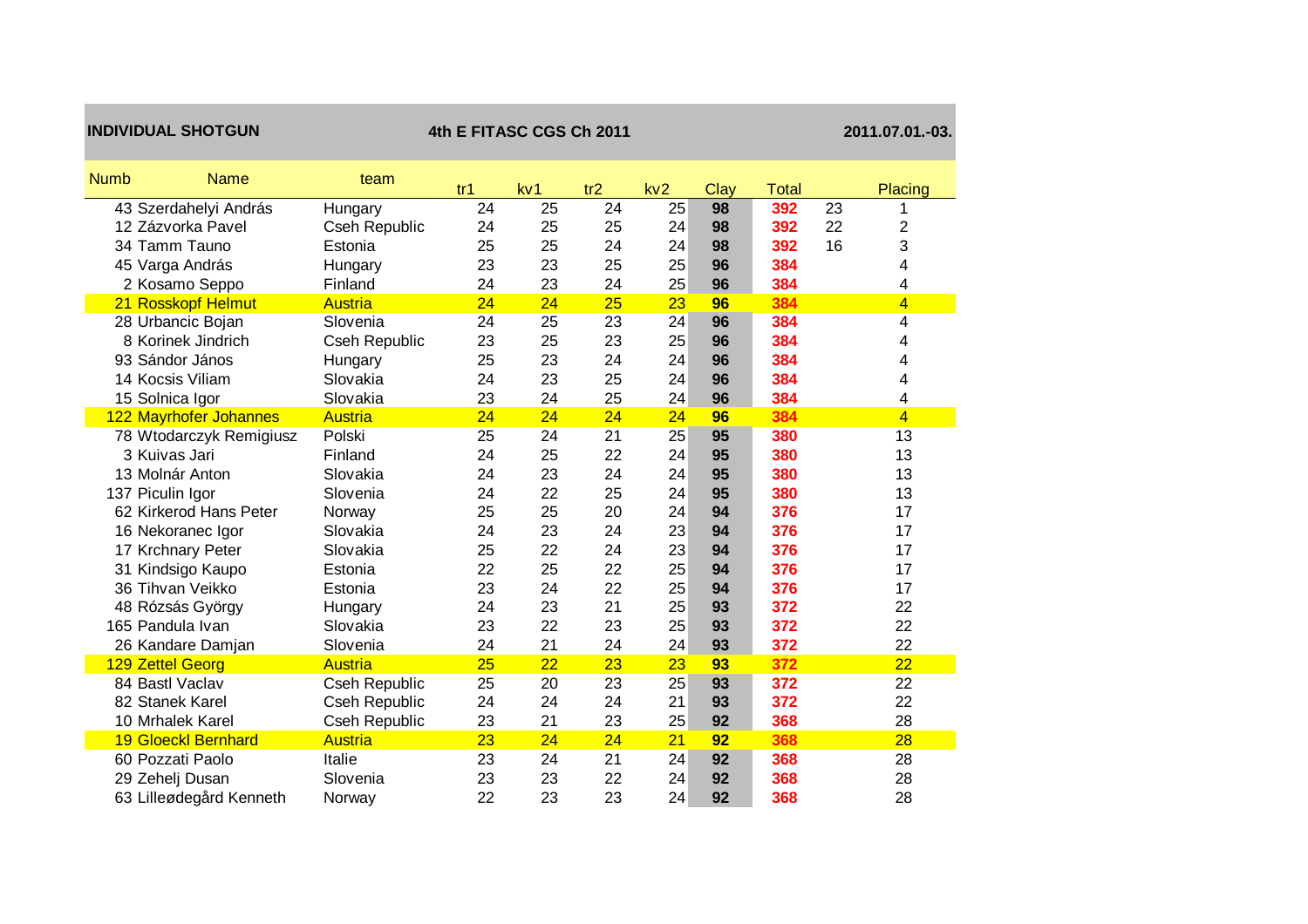| 65 Ostmoe Rikard           | Norway               | 24 | 22 | 22 | 24 | 92 | 368 | 28 |
|----------------------------|----------------------|----|----|----|----|----|-----|----|
| 11 Slechta Martin          | <b>Cseh Republic</b> | 22 | 25 | 20 | 25 | 92 | 368 | 28 |
| 35 Tamm Tauri              | Estonia              | 24 | 23 | 22 | 23 | 92 | 368 | 28 |
| 70 Latici lovan            | Romania              | 22 | 23 | 23 | 24 | 92 | 368 | 28 |
| 46 Endrödi Roland          | Hungary              | 25 | 20 | 24 | 22 | 91 | 364 | 37 |
| 44 Köfalvi László          | Hungary              | 22 | 22 | 24 | 23 | 91 | 364 | 37 |
| 91 Tóth Emil               | Hungary              | 22 | 24 | 22 | 23 | 91 | 364 | 37 |
| 92 Pletikoszity István     | Hungary              | 22 | 25 | 23 | 21 | 91 | 364 | 37 |
| 25 Hlebs Matjaz            | Slovenia             | 25 | 22 | 21 | 23 | 91 | 364 | 37 |
| 59 Peirano Massimo         | Italie               | 23 | 24 | 21 | 23 | 91 | 364 | 37 |
| 64 Nyberget Thomas         | Norway               | 22 | 24 | 21 | 24 | 91 | 364 | 37 |
| 20 Haas Rudolf             | <b>Austria</b>       | 25 | 22 | 22 | 22 | 91 | 364 | 37 |
| 52 Pettersson Roger        | Swedish              | 24 | 24 | 20 | 23 | 91 | 364 | 37 |
| 83 Stanek Tomas            | <b>Cseh Republic</b> | 23 | 19 | 24 | 25 | 91 | 364 | 37 |
| 105 Dobos Jozsef           | Hungary              | 23 | 22 | 23 | 23 | 91 | 364 | 37 |
| 118 Gyöngyös István        | Hungary              | 22 | 22 | 23 | 24 | 91 | 364 | 37 |
| 116 Kovács Ignác           | Hungary              | 21 | 24 | 22 | 24 | 91 | 364 | 37 |
| 125 Zablacky Josef         | <b>Austria</b>       | 25 | 22 | 24 | 20 | 91 | 364 | 37 |
| 27 Kersnik Mitja           | Slovenia             | 24 | 23 | 22 | 21 | 90 | 360 | 51 |
| 5 Tossavainen Arto         | Finland              | 23 | 22 | 22 | 23 | 90 | 360 | 51 |
| 23 Veit Franz              | <b>Austria</b>       | 23 | 24 | 20 | 23 | 90 | 360 | 51 |
| 6 Ylijoki Juho             | Finland              | 22 | 22 | 24 | 22 | 90 | 360 | 51 |
| 58 Grazi Simone            | Italie               | 24 | 22 | 20 | 24 | 90 | 360 | 51 |
| 22 Rottner Rudolf          | <b>Austria</b>       | 25 | 23 | 19 | 23 | 90 | 360 | 51 |
| 33 Poltimäe Rivo           | Estonia              | 25 | 22 | 20 | 23 | 90 | 360 | 51 |
| 32 Kuusmik Hannes          | Estonia              | 22 | 23 | 23 | 22 | 90 | 360 | 51 |
| 159 Bernáth József         | Hungary              | 23 | 24 | 20 | 23 | 90 | 360 | 51 |
| <b>121 Marchhart Roman</b> | <b>Austria</b>       | 25 | 22 | 22 | 21 | 90 | 360 | 51 |
| 57 Formis Flavio           | Italie               | 21 | 25 | 20 | 23 | 89 | 356 | 61 |
| 132 Kovacic Uros           | Slovenia             | 21 | 23 | 22 | 23 | 89 | 356 | 61 |
| 4 Makinen Kalle            | Finland              | 22 | 22 | 23 | 22 | 89 | 356 | 61 |
| 7 Buksa Jan                | Cseh Republic        | 24 | 23 | 22 | 20 | 89 | 356 | 61 |
| 55 Corti Eugenio           | Italie               | 23 | 25 | 22 | 19 | 89 | 356 | 61 |
| 61 Bjornstad Knut-Magne    | Norway               | 24 | 21 | 20 | 24 | 89 | 356 | 61 |
| 49 Eden Kravik Ulf         | Swedish              | 24 | 23 | 21 | 21 | 89 | 356 | 61 |
| 107 Tóth Péter             | Hungary              | 23 | 22 | 20 | 24 | 89 | 356 | 61 |
| 152 Borsos Bence           | Hungary              | 24 | 20 | 21 | 24 | 89 | 356 | 61 |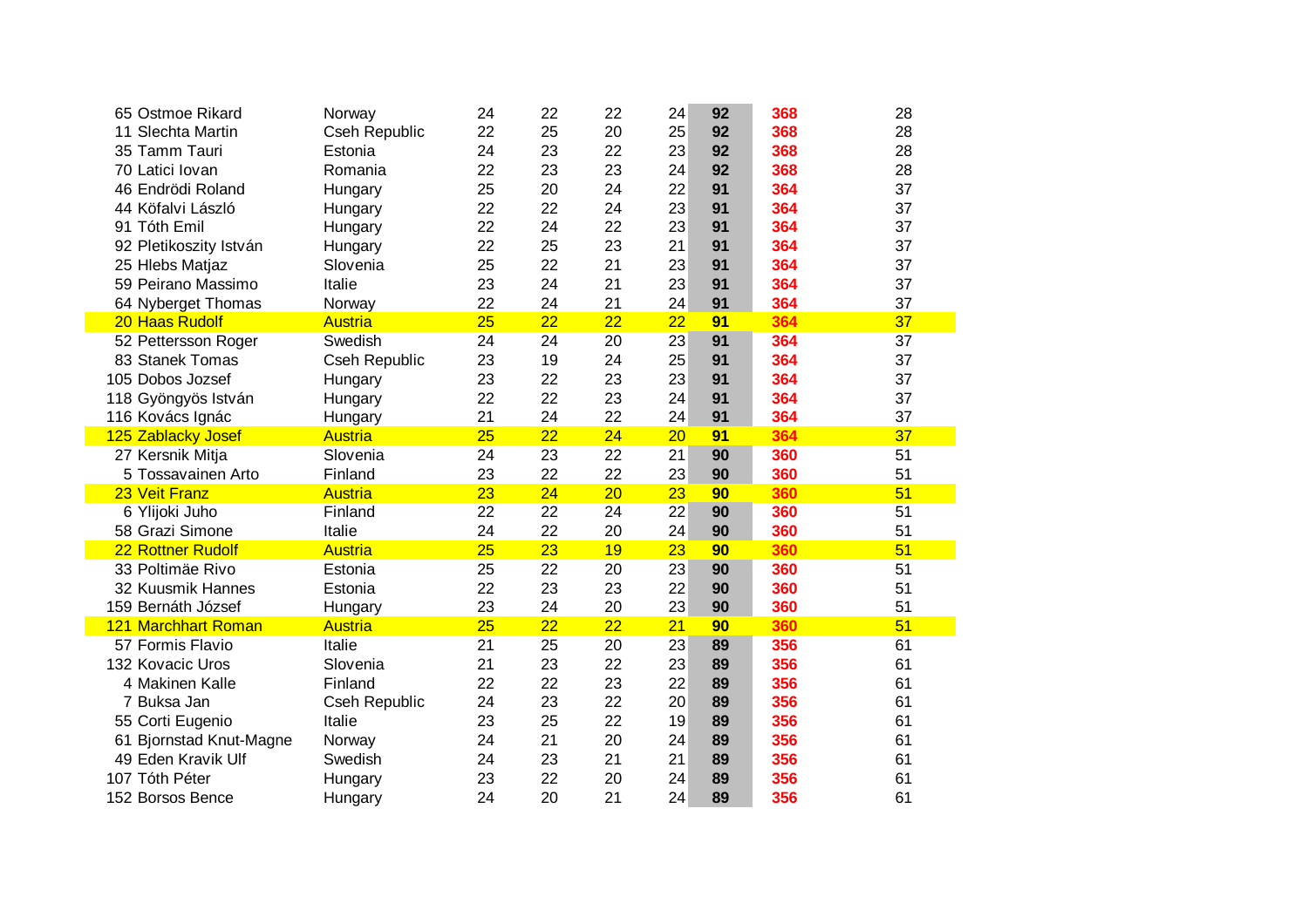| 115 Györök Lajos         | Hungary              | 20 | 23 | 23 | 23 | 89 | 356 | 61  |
|--------------------------|----------------------|----|----|----|----|----|-----|-----|
| 1 Back Tobias            | Finland              | 24 | 22 | 19 | 23 | 88 | 352 | 71  |
| 9 Kotrc Karel            | Cseh Republic        | 22 | 22 | 22 | 22 | 88 | 352 | 71  |
| 128 Zachs Franz          | <b>Austria</b>       | 25 | 22 | 22 | 19 | 88 | 352 | 71  |
| 69 Gabriel Gutui         | Romania              | 23 | 23 | 20 | 22 | 88 | 352 | 71  |
| 104 Nydahl Mats          | Finland              | 23 | 21 | 21 | 23 | 88 | 352 | 71  |
| 85 Horváth Jozef         | Slovakia             | 24 | 21 | 20 | 23 | 88 | 352 | 71  |
| 134 Finkst Miha          | Slovenia             | 23 | 22 | 21 | 22 | 88 | 352 | 71  |
| 76 Hruska Pavel          | Cseh Republic        | 24 | 22 | 22 | 19 | 87 | 348 | 78  |
| 30 Zupan Anton           | Slovenia             | 25 | 20 | 21 | 21 | 87 | 348 | 78  |
| 66 Trydal Bjørn          | Norway               | 22 | 22 | 20 | 23 | 87 | 348 | 78  |
| 94 Papp László           | Hungary              | 24 | 23 | 19 | 21 | 87 | 348 | 78  |
| 166 Papes Milan          | Slovakia             | 24 | 23 | 19 | 21 | 87 | 348 | 78  |
| 80 Erisi Ernesto         | Italie               | 23 | 21 | 23 | 20 | 87 | 348 | 78  |
| 98 Eliasson Per-Ake      | Sweden               | 23 | 22 | 18 | 24 | 87 | 348 | 78  |
| 24 Zendrich Martin       | <b>Austria</b>       | 21 | 24 | 18 | 23 | 86 | 344 | 85  |
| 164 Nagy Werner          | <b>Austria</b>       | 25 | 22 | 17 | 22 | 86 | 344 | 85  |
| 54 Tännström Janne       | Swedish              | 20 | 20 | 22 | 24 | 86 | 344 | 85  |
| 18 Laska Róbert          | Slovakia             | 22 | 22 | 19 | 23 | 86 | 344 | 85  |
| 71 Losonczi Zoltan       | Romania              | 23 | 19 | 22 | 22 | 86 | 344 | 85  |
| 88 Líska Ján             | Slovakia             | 22 | 23 | 19 | 22 | 86 | 344 | 85  |
| 87 Gesvandtner Tibor     | Slovakia             | 24 | 18 | 23 | 21 | 86 | 344 | 85  |
| 135 Sadek Bostjan        | Slovenia             | 24 | 17 | 23 | 22 | 86 | 344 | 85  |
| 124 Wagner Jürgen        | <b>Austria</b>       | 23 | 22 | 23 | 18 | 86 | 344 | 85  |
| 157 Szabó Krisztina      | Hungary              | 23 | 23 | 20 | 20 | 86 | 344 | 85  |
| 41 Spieth Markus         | Germany              | 22 | 23 | 18 | 22 | 85 | 340 | 95  |
| 74 Cech Antonin          | Cseh Republic        | 20 | 22 | 20 | 23 | 85 | 340 | 95  |
| 56 Fiocchi Costantino    | Italie               | 21 | 20 | 21 | 23 | 85 | 340 | 95  |
| 75 Mahel Jindrich        | <b>Cseh Republic</b> | 14 | 24 | 23 | 24 | 85 | 340 | 95  |
| 51 Lindström Johnny      | Swedish              | 23 | 23 | 17 | 22 | 85 | 340 | 95  |
| 133 Kandare Erik         | Slovenia             | 23 | 21 | 24 | 17 | 85 | 340 | 95  |
| 153 Zsarnai István jun   | Hungary              | 21 | 19 | 22 | 23 | 85 | 340 | 95  |
| <b>126 Demmer Hubert</b> | <b>Austria</b>       | 21 | 20 | 24 | 20 | 85 | 340 | 95  |
| 112 Sinkovic Danko       | Croatia              | 19 | 23 | 19 | 23 | 84 | 336 | 103 |
| 38 Maass Hubert          | Germany              | 21 | 19 | 22 | 22 | 84 | 336 | 103 |
| 97 Jonsson Svante        | Sweden               | 20 | 23 | 17 | 24 | 84 | 336 | 103 |
| 117 Genál Krisztián      | Hungary              | 19 | 21 | 24 | 20 | 84 | 336 | 103 |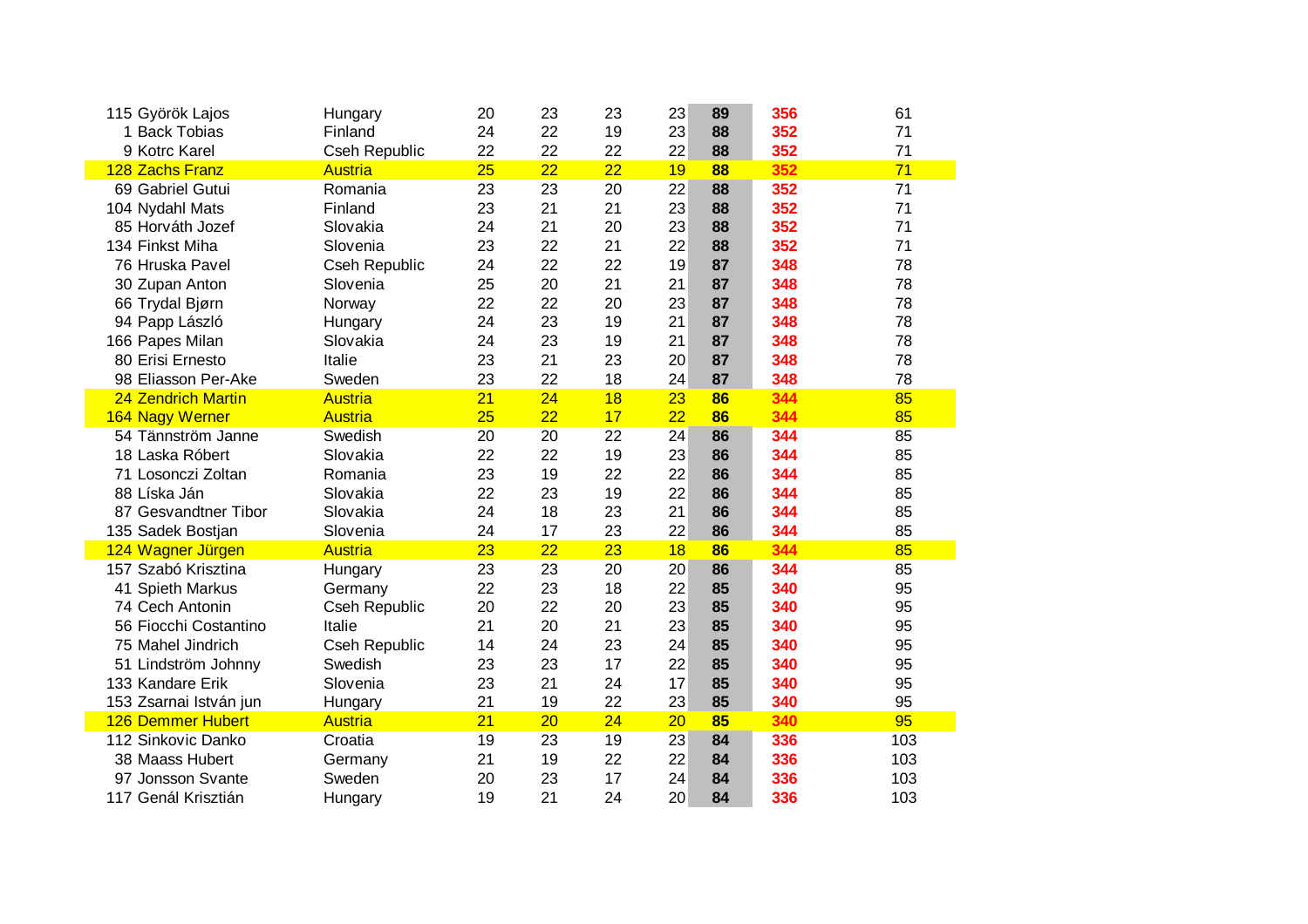| 138 Smrekar Peter               | Slovenia             | 24 | 16 | 21              | 23 | 84 | 336 | 103 |
|---------------------------------|----------------------|----|----|-----------------|----|----|-----|-----|
| 73 Cech Petr                    | <b>Cseh Republic</b> | 22 | 23 | 18              | 20 | 83 | 332 | 108 |
| 39 Mellwig Christian            | Germany              | 24 | 18 | 22              | 19 | 83 | 332 | 108 |
| 77 Cieplik Waldma               | Polski               | 18 | 19 | 25              | 21 | 83 | 332 | 108 |
| 86 Durík Jaroslav               | Slovakia             | 20 | 20 | 20              | 23 | 83 | 332 | 108 |
| 81 Borak Ondrej                 | <b>Cseh Republic</b> | 16 | 25 | 20              | 22 | 83 | 332 | 108 |
| 114 Sipos Péter                 | Hungary              | 19 | 20 | 20              | 23 | 82 | 328 | 113 |
| 37 Homann Karl-Heinz            | Germany              | 21 | 20 | 21              | 20 | 82 | 328 | 113 |
| <b>130 Kraxner Alfred David</b> | <b>Austria</b>       | 21 | 18 | $\overline{22}$ | 21 | 82 | 328 | 113 |
| 99 Roostfeldt Priit             | Estonia              | 19 | 19 | 22              | 22 | 82 | 328 | 113 |
| 120 Szabó Barnabás              | Hungary              | 21 | 19 | 22              | 20 | 82 | 328 | 113 |
| 136 Urankar Dusan               | Slovenia             | 24 | 15 | 22              | 21 | 82 | 328 | 113 |
| 110 Visztricz Otto              | Hungary              | 20 | 17 | 24              | 20 | 81 | 324 | 119 |
| 40 Merten Axel                  | Germany              | 21 | 16 | 21              | 22 | 80 | 320 | 120 |
| 163 Schön Peter                 | <b>Austria</b>       | 24 | 16 | $\overline{22}$ | 18 | 80 | 320 | 120 |
| 106 Király Atilla               | Hungary              | 21 | 23 | 22              | 14 | 80 | 320 | 120 |
| 160 Nagy Varga Géza             | Hungary              | 20 | 21 | 19              | 20 | 80 | 320 | 120 |
| 67 Bogdan Radu Flaviu           | Romania              | 18 | 22 | 18              | 21 | 79 | 316 | 124 |
| 131 Lipar Bostjan               | Slovenia             | 18 | 19 | 20              | 21 | 78 | 312 | 125 |
| 50 Johansson Christian          | Swedish              | 17 | 24 | 16              | 21 | 78 | 312 | 125 |
| 151 Sándor Adrien               | Hungary              | 20 | 17 | 17              | 24 | 78 | 312 | 125 |
| 111 Matuska Pál                 | Hungary              | 17 | 18 | 18              | 24 | 77 | 308 | 128 |
| 96 Erdős Mihály                 | Hungary              | 21 | 20 | 17              | 19 | 77 | 308 | 128 |
| 68 Claudiu Radu                 | Romania              | 21 | 18 | 19              | 19 | 77 | 308 | 128 |
| 102 Popp Aili                   | Estonia              | 20 | 21 | 14              | 22 | 77 | 308 | 128 |
| 158 Szabó János                 | Hungary              | 19 | 21 | 21              | 16 | 77 | 308 | 128 |
| 108 Juhász Lenke                | Hungary              | 19 | 19 | 15              | 23 | 76 | 304 | 133 |
| 150 Halmos Pál                  | Hungary              | 22 | 16 | 19              | 19 | 76 | 304 | 133 |
| 149 Sidi Péter                  | Hungary              | 17 | 18 | 21              | 20 | 76 | 304 | 133 |
| 123 Fritz Georg Paul            | <b>Austria</b>       | 22 | 23 | 21              | 10 | 76 | 304 | 133 |
| 47 Domján Gábor                 | Hungary              | 19 | 18 | 19              | 19 | 75 | 300 | 137 |
| 109 Togyer Imre                 | Hungary              | 18 | 18 | 18              | 21 | 75 | 300 | 137 |
| 53 Smalanning Jocke             | Swedish              | 18 | 21 | 17              | 19 | 75 | 300 | 137 |
| 119 Babos Imre                  | Hungary              | 19 | 18 | 16              | 22 | 75 | 300 | 137 |
| 127 Hasanovic Jasmin            | <b>Austria</b>       | 19 | 20 | 16              | 19 | 74 | 296 | 141 |
| 100 Taal Arles                  | Estonia              | 20 | 16 | 16              | 22 | 74 | 296 | 141 |
| 90 Kelecsényi Juraj             | Slovakia             | 20 | 19 | 18              | 17 | 74 | 296 | 141 |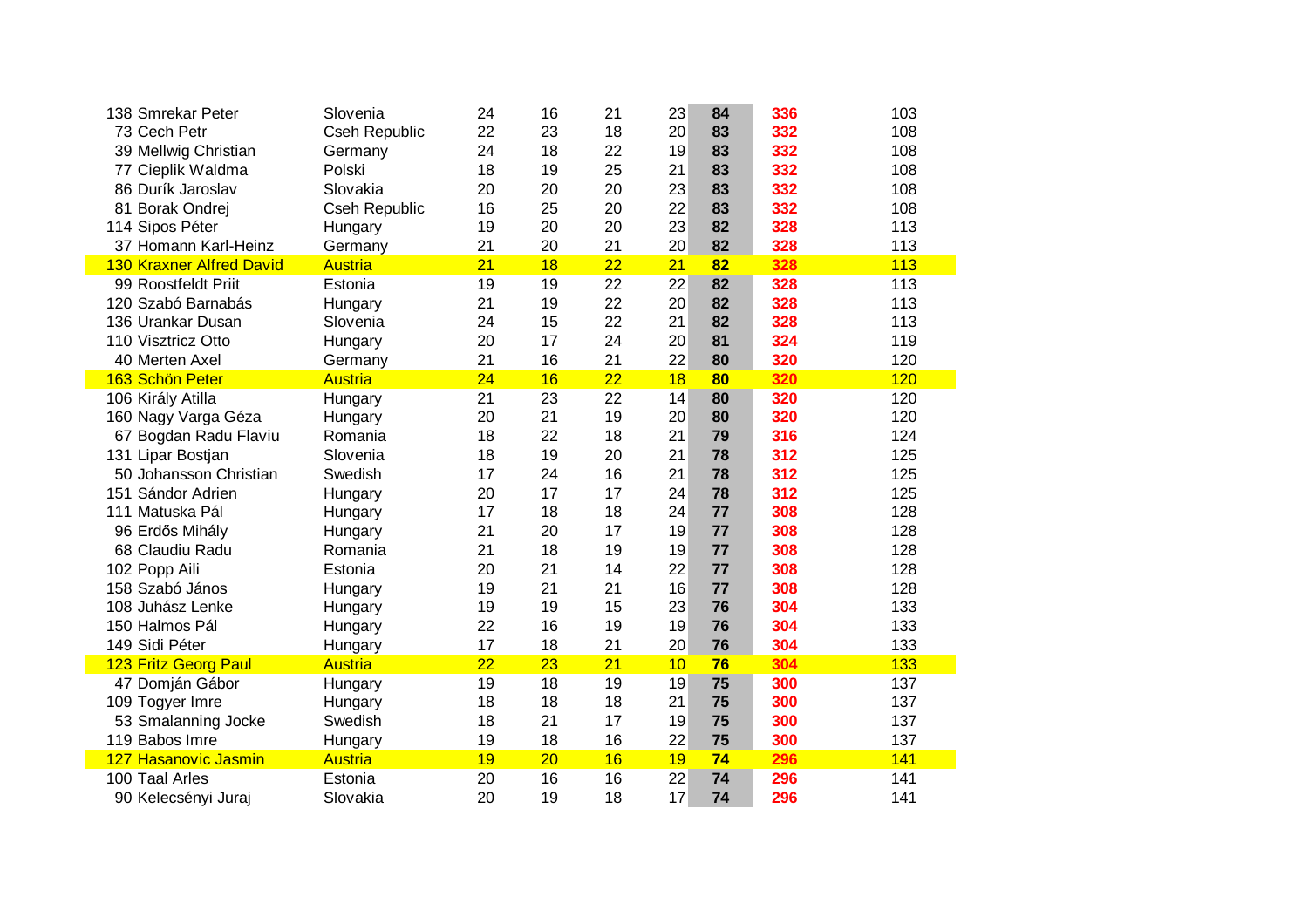| 156 Fülöp Zoltán     | Hungary  | 17 | 20 | 18       | 19 | 74                      | 296 | 141 |
|----------------------|----------|----|----|----------|----|-------------------------|-----|-----|
| 146 Juhász Atilla    | Hungary  | 17 | 15 | 19       | 22 | 73                      | 292 | 145 |
| 103 Karhunen Pekka   | Finland  | 18 | 20 | 13       | 17 | 68                      | 272 | 146 |
| 72 Trif Rares        | Romania  | 17 | 16 | 18       | 16 | 67                      | 268 | 147 |
| 79 Nicol Patrizia    | Italie   | 20 | 17 | 17       | 13 | 67                      | 268 | 147 |
| 42 Wietfeld Georg    | Germany  | 23 | 0  | 24       | 19 | 66                      | 264 | 149 |
| 95 Simonyi Ottó      | Hungary  | 18 | 17 | 9        | 21 | 65                      | 260 | 150 |
| 148 Sumbzky Gábor    | Hungary  | 14 | 18 | 15       | 18 | 65                      | 260 | 150 |
| 144 Szabó Atilla     | Hungary  | 17 | 14 | 16       | 17 | 64                      | 256 | 152 |
| 139 Fehér Péter      | Hungary  | 15 | 16 | 11       | 19 | 61                      | 244 | 153 |
| 142 Kovács István    | Hungary  | 17 | 19 | 9        | 15 | 60                      | 240 | 154 |
| 155 Simonyi Tamás    | Hungary  | 15 | 13 | 13       | 17 | 58                      | 232 | 155 |
| 140 Dabis László     | Hungary  | 16 | 13 | 12       | 16 | 57                      | 228 | 156 |
| 89 Mäsiar Ladislav   | Slovakia | 16 | 14 | 14       | 6  | 50                      | 200 | 157 |
| 141 Hári Béla        | Hungary  | 15 | 11 | 9        | 11 | 46                      | 184 | 158 |
| 113 Schreiner Károly | Hungary  | 6  | 20 | 9        | 8  | 43                      | 172 | 159 |
| 143 Szabó Kálmán     | Hungary  | 12 | 10 | 11       | 9  | 42                      | 168 | 160 |
| 147 Gonda Atilla     | Hungary  | 10 | 7  | 7        | 9  | 33                      | 132 | 161 |
| 145 Gazdig Bálint    | Hungary  | 6  | 8  | 10       | 3  | 27                      | 108 | 162 |
| 154 Zarándi Jozsef   | Hungary  | 4  | 0  | $\Omega$ | 0  | $\overline{\mathbf{4}}$ | 16  | 163 |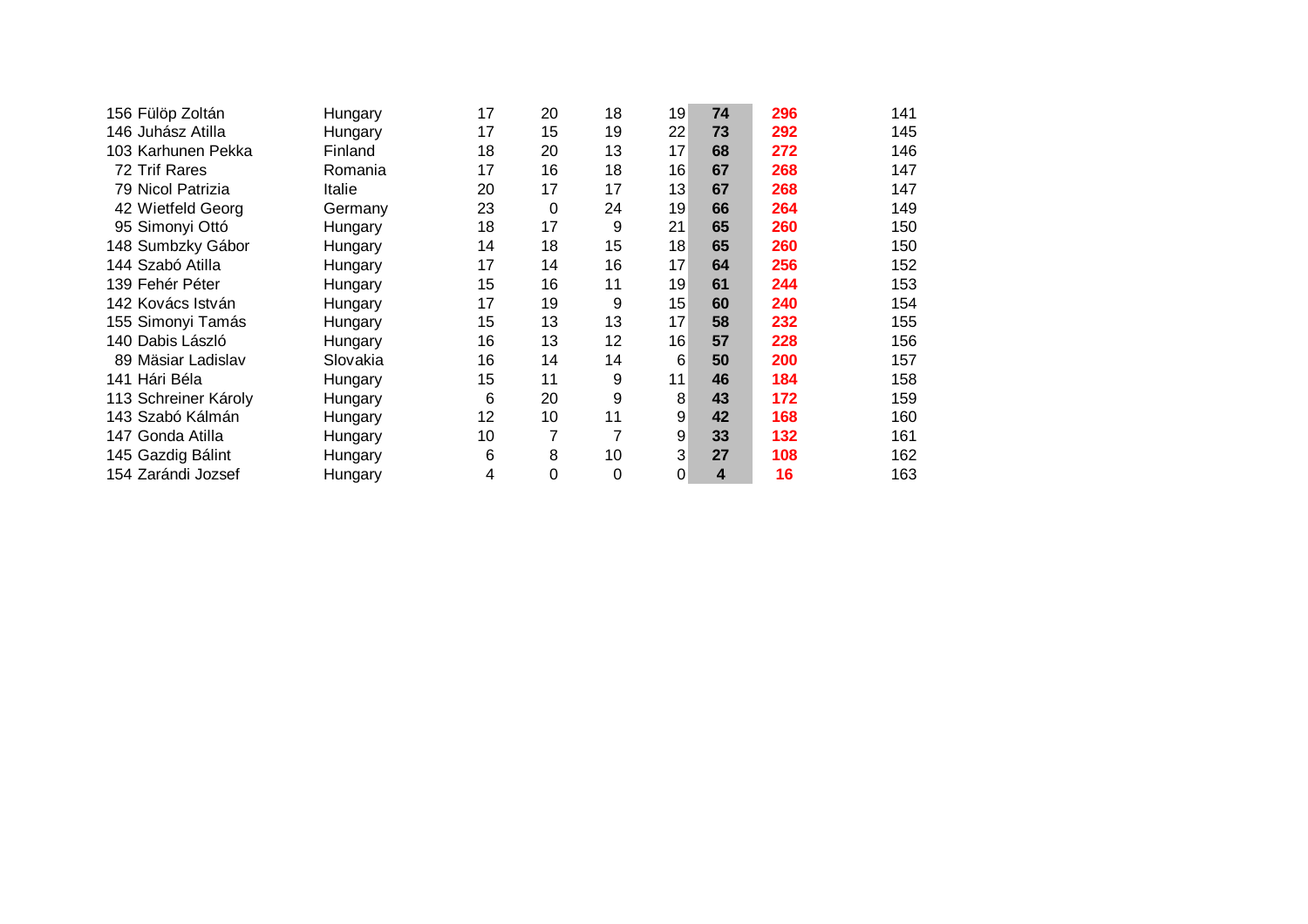|             | <b>TEAM SHOTGUN</b>                   | 4th E FITASC CGS Ch 2011  |          |          |                |          |                      |                    |              | 2011.07.01.-03. |
|-------------|---------------------------------------|---------------------------|----------|----------|----------------|----------|----------------------|--------------------|--------------|-----------------|
| <b>Numb</b> | <b>Name</b>                           | team                      |          |          |                |          | tr1 kv1 tr2 kv2 Clay | Sum<br><b>Clay</b> | <b>Total</b> | Placing         |
|             | 14 Kocsis Viliam                      | Slovakia                  | 24       |          | 23 25          | 24       | 96                   | 384                |              |                 |
|             | 15 Solnica Igor                       | Slovakia                  | 23       |          | 24 25          | 24       | 96                   | 384                |              |                 |
|             | 13 Molnár Anton                       | Slovakia                  | 24       |          | 23 24          | 24       | 95                   | 380                |              |                 |
|             | 17 Krchnary Peter                     | Slovakia                  | 25       |          | 22 24          | 23       | 94                   | 376                |              |                 |
|             | 16 Nekoranec Igor                     | Slovakia                  | 24       |          | 23 24          | 23       | 94                   | 376                | 1900         | 1               |
|             | 18 Laska Róbert                       | Slovakia                  | 22       | 22       | 19             | 23       | 86                   | 344                |              |                 |
|             | 43 Szerdahelyi András                 | Hungary                   | 24       | 25       | 24             | 25       | 98                   | 392                |              |                 |
|             | 45 Varga András                       | Hungary                   | 23       | 23 25    |                | 25       | 96                   | 384                |              |                 |
|             | 48 Rózsás György                      | Hungary                   | 24       | 23 21    |                | 25       | 93                   | 372                |              |                 |
|             | 46 Endrödi Roland                     | Hungary                   | 25       |          | 20 24          | 22       | 91                   | 364                |              | 2               |
|             | 44 Köfalvi László                     | Hungary                   | 22       |          | 22 24          | 23       | 91                   | 364                | 1876         |                 |
|             | 47 Domján Gábor                       | Hungary                   | 19       | 18       | 19             | 19       | 75                   | 300                |              |                 |
|             | 34 Tamm Tauno                         | Estonia                   | 25       | 25       | 24             | 24       | 98                   | 392                |              |                 |
|             | 36 Tihvan Veikko                      | Estonia                   | 23       |          | 24 22          | 25       | 94                   | 376                |              |                 |
|             | 31 Kindsigo Kaupo<br>35 Tamm Tauri    | Estonia                   | 22       |          | 25 22          | 25       | 94                   | 376                |              |                 |
|             | 33 Poltimäe Rivo                      | Estonia                   | 24<br>25 |          | 23 22<br>22 20 | 23<br>23 | 92<br>90             | 368<br>360         | 1872         |                 |
|             | 32 Kuusmik Hannes                     | Estonia<br>Estonia        | 22       | 23       | 23             | 22       | 90                   | 360                |              |                 |
|             | 12 Zázvorka Pavel                     | Cseh Repu 24              |          | 25       | 25             | 24       | 98                   | 392                |              |                 |
|             | 8 Korinek Jindrich                    | Cseh Repu 23              |          | 25 23    |                | 25       | 96                   | 384                |              |                 |
|             | 10 Mrhalek Karel                      | Cseh Repu 23              |          | 21       | 23             | 25       | 92                   | 368                |              |                 |
|             | 11 Slechta Martin                     | Cseh Repu 22              |          |          | 25 20          | 25       | 92                   | 368                |              |                 |
|             | 7 Buksa Jan                           | Cseh Repu 24              |          |          | 23 22          | 20       | 89                   | 356                | 1868         | 4               |
|             | 9 Kotrc Karel                         | Cseh Repu 22              |          |          | 22 22          | 22       | 88                   | 352                |              |                 |
|             | 28 Urbancic Bojan                     | Slovenia                  | 24       |          | 25 23          | 24       | 96                   | 384                |              |                 |
|             | 26 Kandare Damjan                     | Slovenia                  | 24       |          | 21 24          | 24       | 93                   | 372                |              |                 |
|             | 29 Zehelj Dusan                       | Slovenia                  | 23       |          | 23 22          | 24       | 92                   | 368                |              |                 |
|             | 25 Hlebs Matjaz                       | Slovenia                  | 25       | 22 21    |                | 23       | 91                   | 364                |              | 5               |
|             | 27 Kersnik Mitja                      | Slovenia                  | 24       |          | 23 22          | 21       | 90                   | 360                | 1848         |                 |
|             | 30 Zupan Anton                        | Slovenia                  | 25       | 20 21    |                | 21       | 87                   | 348                |              |                 |
|             | 2 Kosamo Seppo                        | Finland                   | 24       | 23       | 24             | 25       | 96                   | 384                |              |                 |
|             | 3 Kuivas Jari                         | Finland                   | 24       | 25       | 22             | 24       | 95                   | 380                |              |                 |
|             | 5 Tossavainen Arto                    | Finland                   | 23       |          | 22 22          | 23       | 90                   | 360                |              |                 |
|             | 6 Ylijoki Juho                        | Finland                   | 22       |          | 22 24          | 22       | 90                   | 360                |              | 6               |
|             | 4 Makinen Kalle<br><b>Back Tobias</b> | Finland                   | 22<br>24 | 22       | 22 23          | 22<br>23 | 89<br>88             | 356<br>352         | 1840         |                 |
| 1.          | 21 Rosskopf Helmut                    | Finland<br><b>Austria</b> | 24       | 24       | 19<br>25       | 23       | 96                   | 384                |              |                 |
|             | <b>19 Gloeckl Bernhard</b>            | <b>Austria</b>            | 23       | 24 24    |                | 21       | 92                   | 368                |              |                 |
|             | 20 Haas Rudolf                        | <b>Austria</b>            | 25       | $22\ 22$ |                | 22       | 91                   | 364                |              |                 |
|             | 23 Veit Franz                         | <b>Austria</b>            | 23       |          | 24 20          | 23       | 90                   | 360                |              |                 |
|             | <b>22 Rottner Rudolf</b>              | <b>Austria</b>            | 25       | 23       | 19             | 23       | 90                   | <b>360</b>         | 1836         |                 |
|             | 24 Zendrich Martin                    | <b>Austria</b>            | 21       | 24       | 18             | 23       | 86                   | 344                |              |                 |
|             | 62 Kirkerod Hans Peter                | Norway                    | 25       | 25       | 20             | 24       | 94                   | 376                |              |                 |
|             | 65 Ostmoe Rikard                      | Norway                    | 24       | 22       | 22             | 24       | 92                   | 368                |              |                 |
|             | 63 Lilleødegård Kenneth               | Norway                    | 22       |          | 23 23          | 24       | 92                   | 368                |              |                 |
|             | 64 Nyberget Thomas                    | Norway                    | 22       | 24 21    |                | 24       | 91                   | 364                |              | 8               |
|             | 61 Bjornstad Knut-Magne               | Norway                    | 24       |          | 21 20          | 24       | 89                   | 356                | 1832         |                 |
|             | 66 Trydal Bjørn                       | Norway                    | 22       |          | 22 20          | 23       | 87                   | 348                |              |                 |
|             | 60 Pozzati Paolo                      | Italie                    | 23       | 24 21    |                | 24       | 92                   | 368                |              |                 |
|             | 59 Peirano Massimo                    | Italie                    | 23       | 24 21    |                | 23       | 91                   | 364                |              |                 |
|             | 58 Grazi Simone                       | Italie                    | 24       |          | 22 20          | 24       | 90                   | 360                |              |                 |
|             | 57 Formis Flavio                      | Italie                    | 21       |          | 25 20          | 23       | 89                   | 356                |              | Ω               |
|             |                                       |                           |          |          |                |          |                      |                    |              |                 |